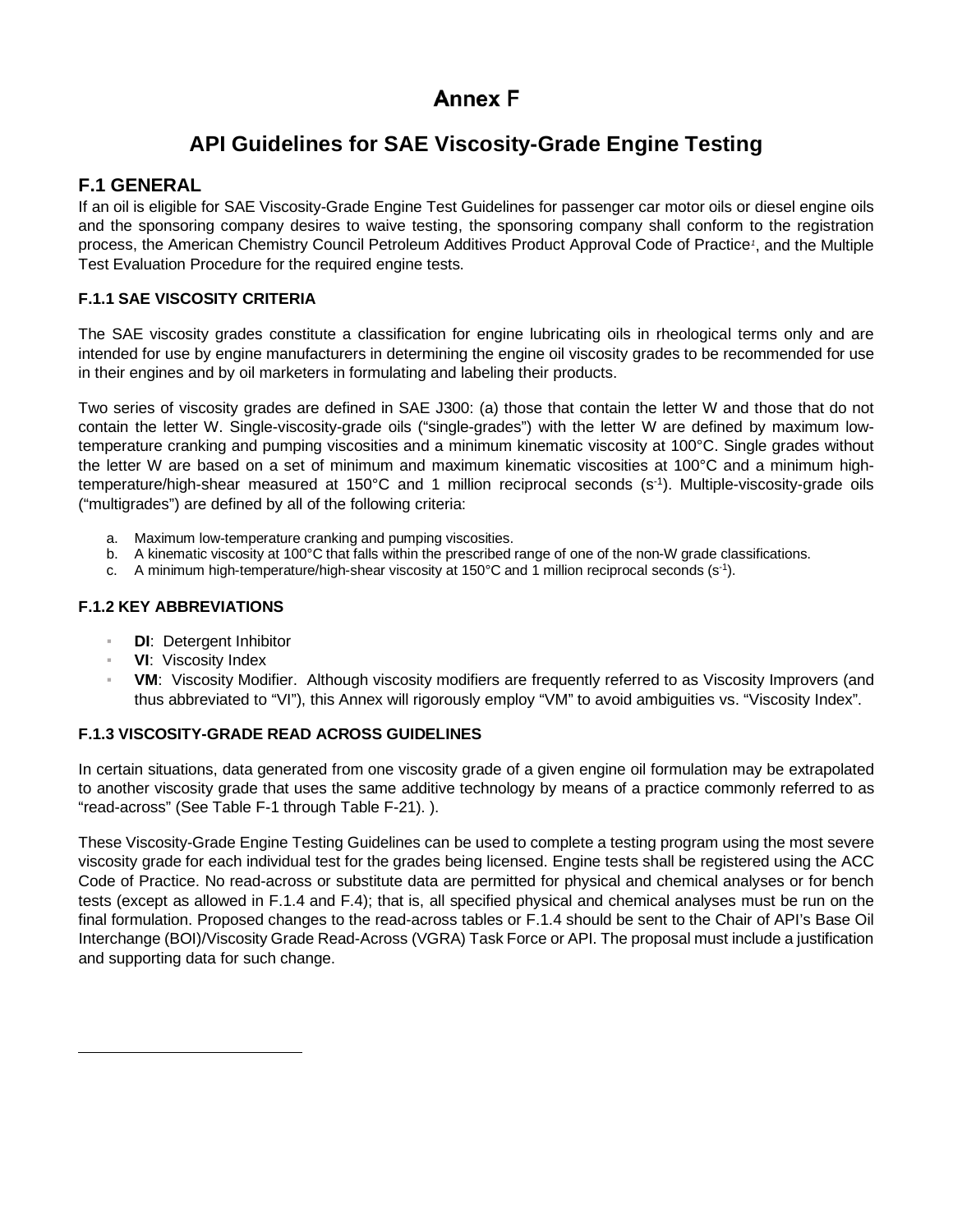92 API 1509

Properties of base oils used in the development of BOI and VGRA guidelines for certain passenger car motor oils and heavy-duty engine oils are given in Annex E, Table E-3 and Table E-18, respectively. These values are provided for information only and do not represent any limitation on interpretation of these guidelines.

## <span id="page-1-1"></span>**F.1.4 PRINCIPLES FOR VISCOSITY GRADES NOT COVERED**

[Table F-2](#page-4-0) through [Table F-21](#page-17-0) indicate when a viscosity grade read-across is allowed (X) and not allowed (—). For viscosity grades not included in those tables, read-across is allowed for certain tests if the viscosity grades meet all the applicable technical principles described in [Table F-1](#page-1-0) (A and B). Read-across for viscosity grades not covered by [Table F-1](#page-1-0) through [Table F-21](#page-17-0) is not allowed until API's BOI/VGRA Task Force reviews the justification and data supporting a change to the tables and recommends the change to the API Lubricants Standards Group and the Lubricants Standards Group approves the change. Check marks in [Table F-1](#page-1-0) indicate which technical principles apply to a specific test. Paragraph [F.1.5](#page-2-0) provides examples on applying these technical principles to new viscosity grades.

<span id="page-1-0"></span>

|   | <b>Passenger Car Motor Oils</b>                                                                                                                                                                                                                        | <b>IID</b> | L-38/<br>VIII | IIIE/<br>IIIF/<br>IIIG | <b>IIIGA</b><br>Note 2 | <b>IIIGB</b> | <b>IVA</b> | VE                        | VG                        | VIA/<br>VIB/<br>VID/<br><b>VIE</b> |
|---|--------------------------------------------------------------------------------------------------------------------------------------------------------------------------------------------------------------------------------------------------------|------------|---------------|------------------------|------------------------|--------------|------------|---------------------------|---------------------------|------------------------------------|
| A | (dispersant)-<br>Detergent<br>inhibitor (DI) content of<br>read-across viscosity grade<br>shall be equal to or higher<br>than that of<br>original<br>viscosity<br>grade.<br>Increase in DI is limited to<br>maximum allowed by ACC<br>Code of Practice | ✓          |               | ✓                      | ✓                      | ✓            | ✓          | ✓                         | ✓                         | Note 3                             |
| B | Base stock blend kinematic<br>viscosity at 100°C of read-<br>across viscosity grade must<br>be equal to or higher than that<br>of original viscosity grade,<br>considering precision of test<br>method                                                 | <b>NA</b>  | <b>NA</b>     | ✓                      | ✓                      | NA.          | ✓          | ✓                         | <b>NA</b>                 | Note 3                             |
| a | (VM)<br>modifier<br>Viscosity<br>read-across<br>of<br>content<br>viscosity grade must be equal<br>to or lower than that of original<br>viscosity grade                                                                                                 | <b>NA</b>  | <b>NA</b>     | Note 4                 | Note 4                 | NA.          | ✓          | $\checkmark$ or<br>Note 5 | $\checkmark$ or<br>Note 5 | Note 3                             |

## **Table F-1A—Technical Principles for New Viscosity Grades and Read Across** (Applies to oils with HTHS $@150 \geq 2.6$  mPa•s)

Notes for [Table F-1A](#page-1-0):

1.  $\checkmark$  = principle is applicable; NA = not applicable.

2. Technical principles for the Sequence IIIGA are limited to 0W, 5W, and 10W multigrades.

3. New viscosity grades and associated read-across can only be added after review by the API BOI/VGRA Task Force and approval by the API Lubricants Standards Group.

4. Viscosity modifier content must be no more than 1.5 times higher than the viscosity modifier content in the oil on which the test was run.

5. For dispersant-type VM, the VM content of the read-across viscosity grade must be equal to or higher than the original viscosity grade.

6. Read-across viscosity grades must contain an equal amount of the same Group V base stock (e.g., ester) in the finished oil blend if a Group V base stock is used in the original viscosity grade.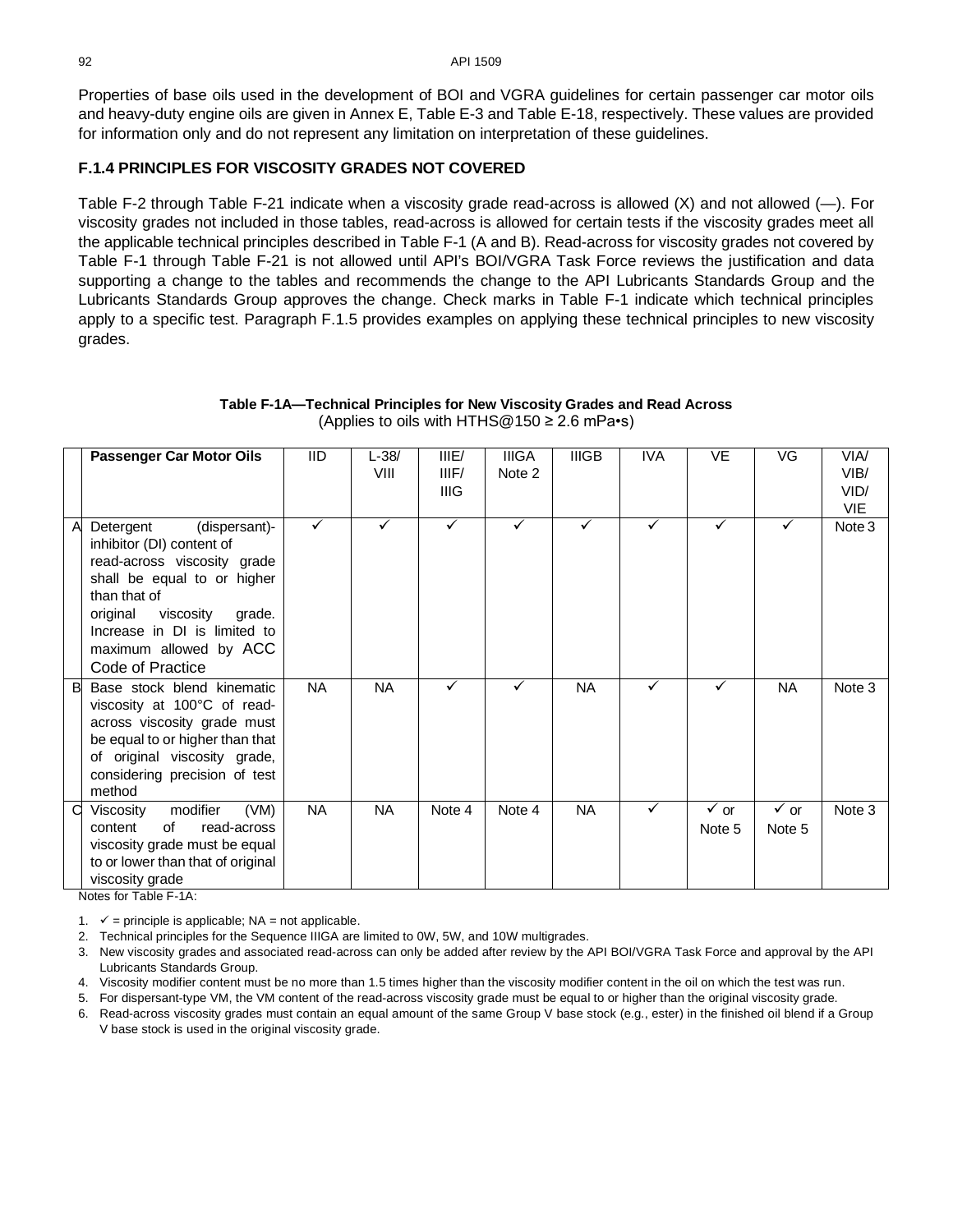|   | <b>Passenger Car Motor Oils</b>                                                                                                                                                                                                                     | ШH | <b>IIIHB</b> | IVB              | VH                        | X         |
|---|-----------------------------------------------------------------------------------------------------------------------------------------------------------------------------------------------------------------------------------------------------|----|--------------|------------------|---------------------------|-----------|
| A | Detergent<br>(dispersant)-<br>inhibitor (DI) content of<br>read-across viscosity grade<br>shall be equal to or higher<br>than that of<br>original viscosity<br>grade.<br>Increase in DI is limited to<br>maximum allowed by ACC<br>Code of Practice |    |              |                  |                           |           |
| B | Base stock blend kinematic<br>viscosity at 100°C of read-<br>across viscosity grade must<br>be equal to or higher than that<br>of original viscosity grade,<br>considering precision of test<br>method                                              |    | <b>NA</b>    |                  |                           | <b>NA</b> |
|   | Viscosity modifier<br>(VM)<br>content<br>οf<br>read-across<br>viscosity grade must be equal<br>to or lower than that of original<br>viscosity grade                                                                                                 |    | <b>NA</b>    | NA and<br>Note 3 | $\checkmark$ or<br>Note 4 | Note 5    |

**[Table F-1B](#page-1-0)—Technical Principles for New Viscosity Grades and Read Across (Applies to oils with HTHS@150 ≥ 2.3 mPa•s)**

Notes for [Table F-1B](#page-1-0):

1.  $\checkmark$  = principle is applicable; NA = not applicable.

- 2. New viscosity grades and associated read-across can only be added after review by the API BOI/VGRA Task Force and approval by the API Lubricants Standards Group.
- 3. Relative viscosity modifier treat level was not found to be a statistically significant factor impacting Sequence IVB performance. The range of relative VM treat levels evaluated in the BOI/VGRA matrix was 1.0x to 1.7x.

4. For dispersant-type VM, the VM content of the read-across viscosity grade must be equal to or higher than that of the original viscosity grade.

- 5. Viscosity modifier content must be no more than 2.5 times higher than the viscosity modifier content in the oil on which the test was run because this was the range of VM tested in the BOI/VGRA matrix.
- 6. Read-across viscosity grades must contain an equal amount of the same Group V base stock (e.g., ester) in the finished oil blend if a Group V base stock is used in the original viscosity grade.

## <span id="page-2-0"></span>**F.1.5 EXAMPLES USING VGRA TABLES AND TECHNICAL PRINCIPLES FOR VGRA**

## **F.1.5.1 General**

Read-across to or from viscosity grades not shown in the tables is allowed if the requirements in [F.1.4](#page-1-1) are met. If the requirements are not met, read-across is not allowed. Examples of how [F.1.4](#page-1-1) can be applied are provided below.

## **F.1.5.2 Example 1**

In this example, a Sequence IIIE test is run on an SAE 0W-30 core viscosity grade [i.e., tested viscosity grade]. What other viscosity grades can be covered by read-across from the tested SAE 0W-30? To answer this question, take the following steps:

Step 1: Determine if requirement "a" in [Table F-1](#page-1-0) is met for all the desired read-across viscosity grades. This requires keeping the DI constant, or if higher, consistent with the ACC Code of Practice. Since an SAE 0W-30 is most likely blended with some or all Group III or Group IV base stocks, many of the higher viscosity grades would probably not be part of this product line. The higher viscosity grades, if marketed, could have a different DI and/or base stock slate.

Step 2: For the read-across viscosity grades (i.e., those you are reading to) of interest in [Table F-5,](#page-5-0) determine if the requirements for both "B" and "C" in [Table F-1](#page-1-0) can be met concurrently. This involves having equal or higher base stock blend viscosity and a VM content in the "read to" multigrades that is no more than 1.5 times higher than that in the SAE 0W-30. There are some grades that are certain to meet "b" and "c", and some where it will depend on the blending approach. Some trial blends may have to be made. Decide if there are single grades desired or feasible considering the base stocks used in the core formulation.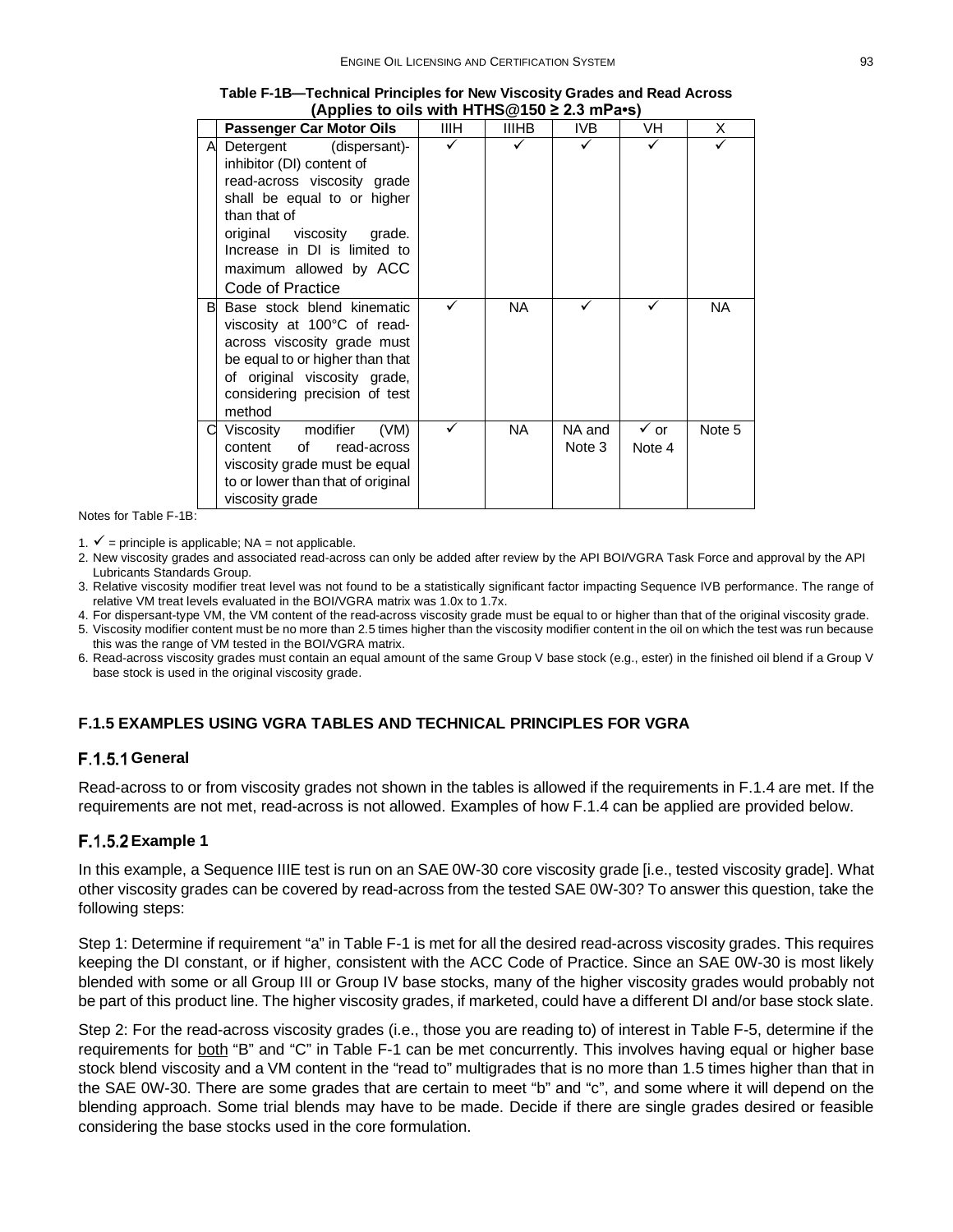Step 3: For viscosity grades that you wish to cover by read-across but are not shown in [Table F-5,](#page-5-0) follow the instructions for "b" and "c" described in Step 2.

Step 4: Determine which viscosity grades meet [Table F-1](#page-1-0) requirements "a," "b", and "c". These grades are covered by viscosity grade read-across. Grades that fail to meet all these requirements are not covered by read-across.

Note: The marketer of a formulation has the final responsibility for assuring that the product meets API requirements.

## **Example 2**

In this example, an SAE 5W-30 blended with Group IV base stocks and a nondispersant VM has passed a VE test. A marketer wants to read-across this test to an SAE 5W-40 grade, one not included in [Table F-10.](#page-8-0) Since the SAE 5W-40 is not included in [Table F-10,](#page-8-0) "A," "B", and "C" in [Table F-1](#page-1-0) must be consulted. It is likely that the DI content of the SAE 5W-40 would be equal to or higher than the SAE 5W-30, so requirement "A" would be met. However, "B" and "C" probably cannot be met. A SAE 5W-40 oil would normally not have a higher base stock blend kinematic viscosity at 100°C than an SAE 5W-30, and more nondispersant VM would be required in a SAE 5W-40 oil. Therefore, this read-across is not allowed.

# **F.2 VGRA REQUIREMENTS FOR PASSENGER CAR MOTOR OILS**

## **F.2.1 GENERAL**

For Passenger Car Engine Oils, eligibility for Viscosity Grade Read Across requires that the criteria detailed i[n F.2.1.1](#page-3-0) through [F.2.1.4](#page-3-1) be met.

<span id="page-3-0"></span>F.2.1.1 Blends shall use only base stocks as defined in Annex E.

**F.2.1.2** Base oils introduced from other manufacturers shall be tested in accordance with Annex E.

F.2.1.3 The same detergent-(dispersant) inhibitor (DI) portion of the total performance additive package shall be used at equal or higher concentrations for alternative viscosity grades. The increase in DI is limited to that allowed in the ACC Code. Viscosity modifier, foam inhibitor, and pour point depressant levels may be adjusted for alternative viscosity grades, in accordance with the ACC Code of Practice.

<span id="page-3-1"></span>F.2.1.4 ACC Code of Practice and ASTM Multiple Test Evaluation Procedure testing practices shall be followed.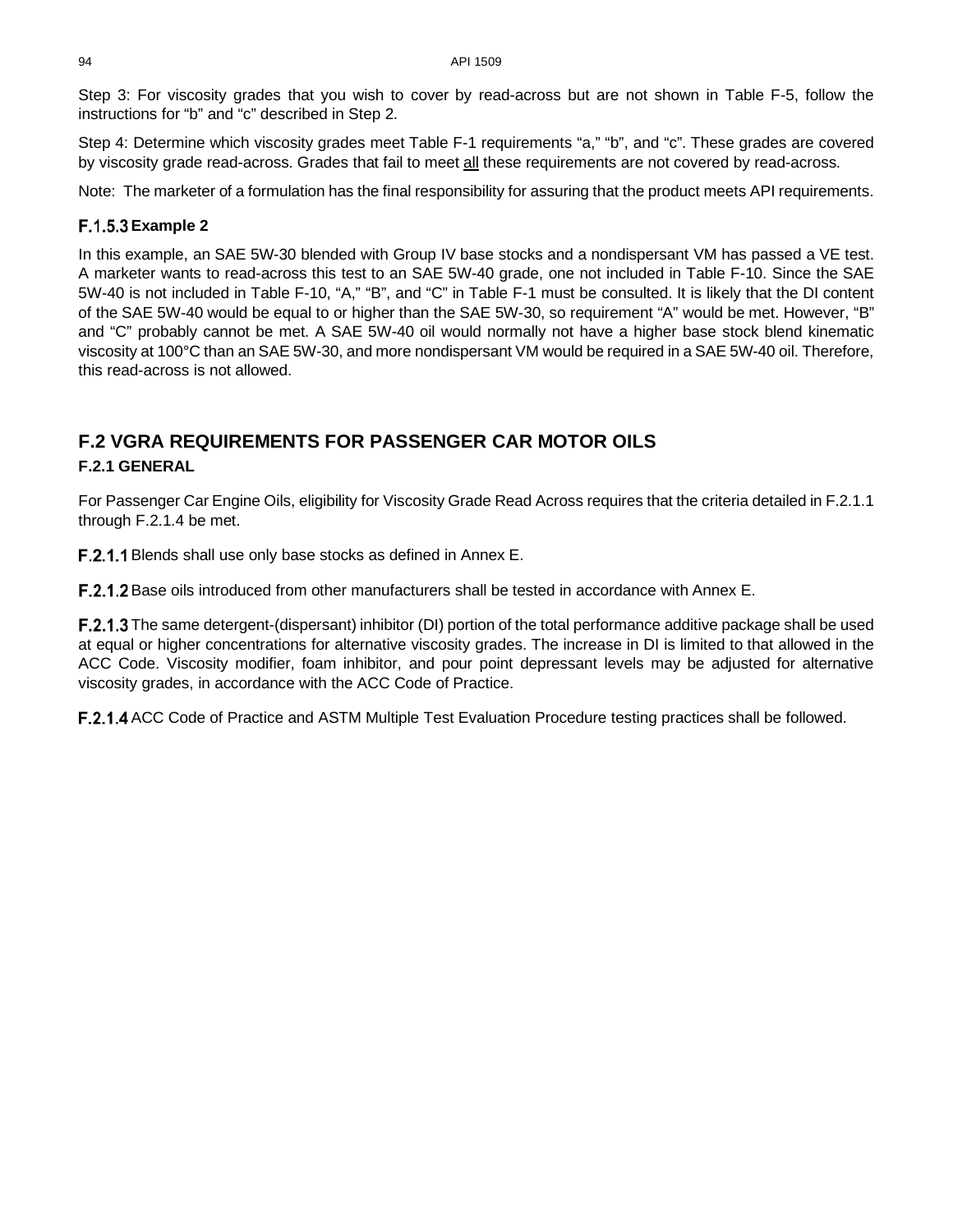### **F.2.2 VISCOSITY GRADE ENGINE TESTING READ ACROSS TABLES FOR PCMO.**

Note: Engine manufacturers may not recommend all of the viscosity grades shown in [Table F-2](#page-4-0) throug[h Table F-17](#page-13-0) for a particular engine type.

<span id="page-4-0"></span>

|            | Table F-2—Groups I, II, III and IV Viscosity Read-Across: L-38/Sequence VIII Tests |           |           |           |           |           |           |           |           |           |           |           |           |  |
|------------|------------------------------------------------------------------------------------|-----------|-----------|-----------|-----------|-----------|-----------|-----------|-----------|-----------|-----------|-----------|-----------|--|
| Test Run   | 5W-20                                                                              | 5W-30     | 10W       | 10W-30    | 10W-40    | 15W-40    | 15W-50    | 20W       | 20W-40    | 20W-50    | 30        | 40        | 50        |  |
| on         |                                                                                    |           |           |           |           |           |           |           |           |           |           |           |           |  |
| 5W-20      | NA                                                                                 | X         | X         | X         | X         | X         | X         | X         | X         | X         | X         | X         | X         |  |
| 5W-30      | х                                                                                  | <b>NA</b> | X         | х         | Χ         | X         | Χ         | Χ         | X         | X         | X         | х         | X         |  |
| 10W        |                                                                                    |           | <b>NA</b> |           |           |           |           | X         | _         |           | X         | Χ         | X         |  |
| 10W-30     |                                                                                    |           | X         | <b>NA</b> | X         | X         | X         | X         | X         | X         | X         | X         | X         |  |
| 10W-40     |                                                                                    |           | Χ         | х         | <b>NA</b> | X         | X         | X         | X         | X         | x         | x         | X         |  |
| 15W-40     |                                                                                    |           |           | X         | X         | <b>NA</b> | X         | х         | X         | X         | X         | X         | X         |  |
| 15W-50     |                                                                                    |           |           |           | X         | X         | <b>NA</b> | X         | X         | X         | X         | X         | X         |  |
| <b>20W</b> |                                                                                    |           |           |           |           |           |           | <b>NA</b> |           |           | X         | x         | X         |  |
| 20W-40     |                                                                                    |           |           |           |           | X         | X         | X         | <b>NA</b> | X         | X         | X         | X         |  |
| 20W-50     |                                                                                    |           |           |           |           |           | X         | Χ         | X         | <b>NA</b> | X         | X         | X         |  |
| 30         |                                                                                    |           |           |           |           |           |           |           |           |           | <b>NA</b> | X         | X         |  |
| 40         |                                                                                    |           |           |           |           |           |           |           |           |           |           | <b>NA</b> | X         |  |
| 50         |                                                                                    |           |           |           |           |           |           |           |           |           |           |           | <b>NA</b> |  |

Notes for [Table F-2:](#page-4-0)

1. X = read-across is permitted for the viscosity grades identified based on data and some applications of the technical principles approved by API BOI/VGRA Task Force and API Lubricants Standards Group.

2. A dash  $(-)$  means that read-across is not permitted; NA = not applicable.

3. New viscosity grades and associated read-across are allowed if the requirements described in [F.1.4](#page-1-1) are met.

4. Tested formulations containing Group V stocks must contain an equal amount of the same Group V base stock (e.g., ester) in the finished oil blend for application of viscosity grade read-across.

5. The read-across i[n Table F-2](#page-4-0) applies only to bearing weight loss and piston varnish.

6. All multigrade oils must meet the requirements of [Table F-3.](#page-5-1)

Data to support stay-in-grade performance shall be maintained by the licensee for active API Service Categories and ILSAC specifications. Either CRC L-38/Sequence VIII or ASTM D6278 (30 passes) may be used to support stay-ingrade requirements where the limits are listed in [Table F-3.](#page-5-1)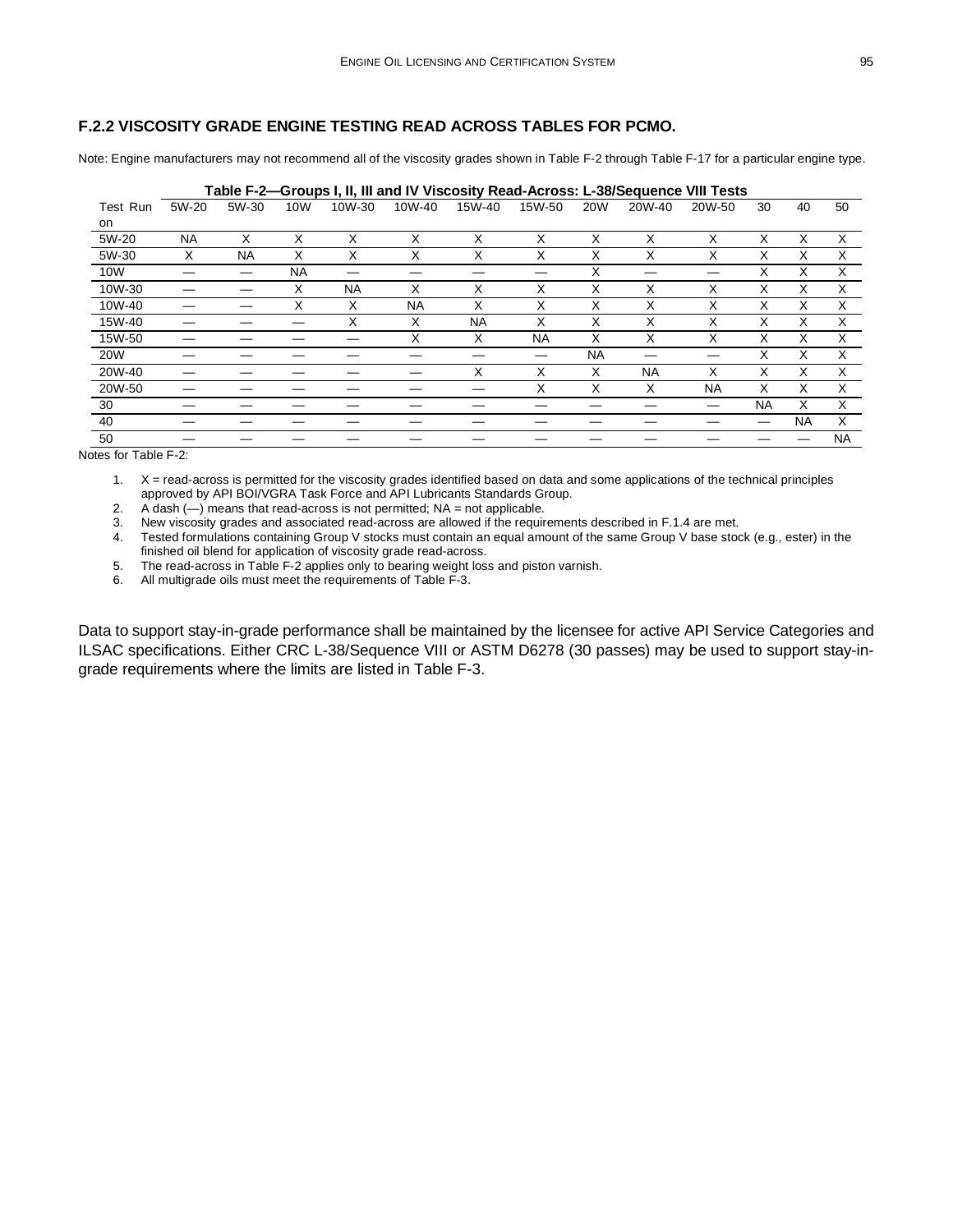<span id="page-5-1"></span>

| <b>Viscosity Grade</b> | L-38/Sequence VIII 10 hr Stripped<br>Kinematic Viscosity@100°C (mm <sup>2</sup> / <sub>S</sub> ), min | ASTM D6278 (30 Passes)<br>Kinematic Viscosity@100°C (mm <sup>2</sup> / <sub>S</sub> ), min |
|------------------------|-------------------------------------------------------------------------------------------------------|--------------------------------------------------------------------------------------------|
| XW-16                  | 6.1                                                                                                   | 5.8                                                                                        |
| XW-20                  | 6.9                                                                                                   | 6.5                                                                                        |
| XW-30                  | 9.3                                                                                                   | 8.5                                                                                        |
| XW-40                  | 12.5                                                                                                  | 11.5                                                                                       |
| XW-50                  | 16.3                                                                                                  | 15.0                                                                                       |
| XW-60                  | 21.9                                                                                                  | 19.8                                                                                       |
|                        |                                                                                                       |                                                                                            |

**Table F-3—CRC L-38/Sequence VIII Tests Stay-in-Grade Requirements**

**Table F-4—Groups I, II, III and IV Viscosity Read-Across: Sequence IID Test**

<span id="page-5-2"></span>

|             | Can Be "Read-Across" to: |           |           |           |           |           |        |            |           |           |           |           |           |
|-------------|--------------------------|-----------|-----------|-----------|-----------|-----------|--------|------------|-----------|-----------|-----------|-----------|-----------|
| Test Run on | 5W-20                    | 5W-30     | 10W       | 10W-30    | 10W-40    | 15W-40    | 15W-50 | <b>20W</b> | 20W-40    | 20W-50    | 30        | 40        | 50        |
| 5W-20       | <b>NA</b>                | X         | X         | X         | X         | X         | X      | X          | X         | X         | X         | X         |           |
| 5W-30       | X                        | <b>NA</b> | X         | X         | X         | X         | X      | X          | X         | X.        | X         | X         |           |
| 10W         |                          |           | <b>NA</b> | _         |           |           | —      | X          |           |           | X         | X         |           |
| 10W-30      |                          |           | X         | <b>NA</b> | X         | X         | X      | X          | X         | X         | X         | X         |           |
| 10W-40      |                          |           | X         | X         | <b>NA</b> | X         | X      | X          | X         | X         | X         | X         |           |
| 15W-40      |                          |           |           | X         | X         | <b>NA</b> | X      | X          | X         | X         | X         | X         | X         |
| 15W-50      |                          |           |           |           | X         | X         | NA     | X          | X         | X.        | X         | $\times$  | $\times$  |
| 20W         |                          |           |           |           |           |           |        | <b>NA</b>  | –         | –         | X         | X         | $\times$  |
| 20W-40      |                          |           |           |           | X         | X         | X      | Χ          | <b>NA</b> | X         | X         | X         | X         |
| 20W-50      |                          |           |           |           |           | X         | X      | X          | X         | <b>NA</b> | X         | X         | $\times$  |
| 30          |                          |           |           |           |           |           |        | Χ          |           | —         | <b>NA</b> | X         | X         |
| 40          |                          |           |           |           |           |           |        |            |           |           | X         | <b>NA</b> | $\times$  |
| 50          |                          |           |           |           |           |           |        |            |           |           |           |           | <b>NA</b> |

Notes for [Table F-4:](#page-5-2)

1. X = read-across is permitted for the viscosity grades identified based on data and some applications of the technical principles approved by API BOI/VGRA Task Force and API Lubricants Standards Group.

2. A dash (—) means that read-across is not permitted; NA = not applicable.

3. New viscosity grades and associated read-across are allowed if the requirements described in [F.1.4](#page-1-1) are met.

4. Tested formulations containing Group V stocks must contain an equal amount of the same Group V base stock (e.g., ester) in the finished oil blend for application of viscosity grade read-across.

<span id="page-5-0"></span>

|             | Can Be "Read-Across" to: |           |            |           |           |           |                  |            |           |                   |           |           |           |
|-------------|--------------------------|-----------|------------|-----------|-----------|-----------|------------------|------------|-----------|-------------------|-----------|-----------|-----------|
| Test Run on | 5W-20                    | 5W-30     | <b>10W</b> | 10W-30    | 10W-40    | 15W-40    | 15W-50           | <b>20W</b> | 20W-40    | 20W-50            | 30        | 40        | 50        |
| 5W-20       | <b>NA</b>                |           | X          | X         |           |           |                  | X          | X         | х                 | X         | X         | X         |
| 5W-30       | $X^a$                    | <b>NA</b> | X          | X         | X         | X         | X                | X          | X         | X                 | X         | X         | X         |
| 10W         |                          |           | <b>NA</b>  |           |           |           |                  | X          |           |                   | X         | X         | X         |
| 10W-30      |                          |           | X          | <b>NA</b> | X         | X         | $\check{ }$<br>⋏ | X          | X         | X                 | X         | X         | X         |
| 10W-40      |                          |           | X          | X         | <b>NA</b> | X         | Χ                | X          | X         | X                 | X         | X         | X         |
| 15W-40      |                          |           |            | X         | X         | <b>NA</b> | X                | X          | X         | $\checkmark$<br>⋏ | X         | X         | X         |
| 15W-50      |                          |           |            |           |           | X         | <b>NA</b>        |            | X         | X                 | X         | X         | X         |
| <b>20W</b>  |                          |           |            |           |           |           |                  | <b>NA</b>  |           |                   | X         | X         | X         |
| 20W-40      |                          |           |            |           |           |           |                  | X          | <b>NA</b> | X                 | X         | Χ         | X         |
| 20W-50      |                          |           |            |           |           |           |                  |            | X         | <b>NA</b>         | X         | X         | X         |
| 30          |                          |           |            |           |           |           |                  |            |           |                   | <b>NA</b> | X         | X         |
| 40          |                          |           |            |           |           |           |                  |            |           |                   |           | <b>NA</b> | X         |
| 50          |                          |           |            |           |           |           |                  |            |           |                   |           |           | <b>NA</b> |

Notes for [Table F-5:](#page-5-0)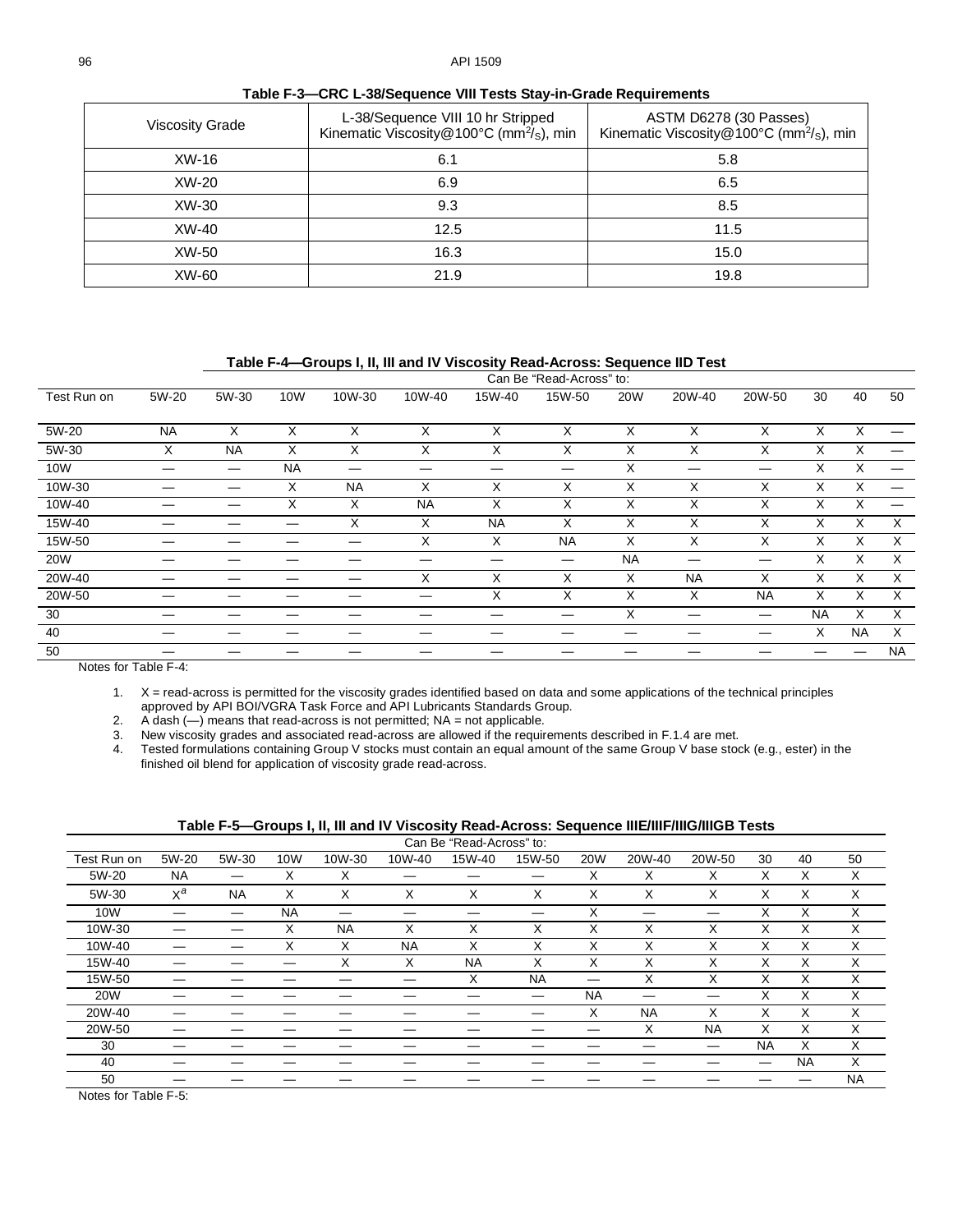- 1. X = read-across is permitted for the viscosity grades identified based on data and some applications of the technical principles approved by API BOI/VGRA Task Force and API Lubricants Standards Group. Viscosity modifier content must be no more than 1.5 times higher than the viscosity modifier content in the oil on which the test was run.
- 2. A dash  $(-)$  means that read-across is not permitted; NA = not applicable.
- 3. New viscosity grades and associated read-across are allowed if the requirements described in [F.1.4](#page-1-1) are met.
- 4. Tested formulations containing Group V stocks must contain an equal amount of the same Group V base stock (e.g., ester) in the finished oil blend for application of viscosity grade read-across.

*<sup>a</sup>* The read from 5W-30 to 5W-20 applies to Sequence IIIF/IIIG/IIIGB only.

<span id="page-6-0"></span>

| Test Run On 0W-16 0W-20 0W-30 5W-20 5W-30 10W 10W-30 10W-40 15W-40 15W-50 20W 20W-40 20W-50 SAE 30 SAE 40 SAE 50 |                          |           |           |           |                          |                          |                          |                          |                          |                          |                          |                          |                          |                          |                          |                           |
|------------------------------------------------------------------------------------------------------------------|--------------------------|-----------|-----------|-----------|--------------------------|--------------------------|--------------------------|--------------------------|--------------------------|--------------------------|--------------------------|--------------------------|--------------------------|--------------------------|--------------------------|---------------------------|
| 0W-16                                                                                                            | <b>NA</b>                | --        | --        | X         | $\overline{\phantom{a}}$ | X                        | X                        | $\overline{\phantom{a}}$ | --                       | $\overline{\phantom{a}}$ | X                        | X                        | $\overline{\phantom{a}}$ | X                        | X                        | X                         |
| 0W-20                                                                                                            | $\times$                 | <b>NA</b> | --        | X         | $\overline{\phantom{a}}$ | X                        | X                        | $\overline{\phantom{a}}$ | $\overline{\phantom{a}}$ | $\overline{\phantom{a}}$ | X                        | X                        | X                        | X                        | X                        | X                         |
| 0W-30                                                                                                            | X                        | X         | <b>NA</b> | X         | X                        | X                        | X                        | X                        | X                        | $\overline{\phantom{a}}$ | X                        | X                        | X                        | $\mathsf X$              | X                        | X                         |
| 5W-20                                                                                                            | --                       | --        | --        | <b>NA</b> | $\overline{a}$           | $\overline{\phantom{a}}$ | X                        | $\overline{\phantom{a}}$ |                          | $\overline{\phantom{a}}$ | X                        | X                        | $\overline{\phantom{a}}$ | X                        | X                        | X                         |
| 5W-30                                                                                                            | --                       | --        | --        | X         | <b>NA</b>                | $\overline{\phantom{a}}$ | $\times$                 | X                        | X                        | $\overline{\phantom{a}}$ | X                        | X                        | X                        | $\times$                 | X                        | $\boldsymbol{\mathsf{X}}$ |
| 10W                                                                                                              | --                       | --        | --        | --        | $\overline{\phantom{a}}$ | <b>NA</b>                | $\overline{\phantom{a}}$ | --                       | $\overline{\phantom{a}}$ | $\overline{\phantom{a}}$ | X                        | $\overline{\phantom{a}}$ | $\overline{\phantom{a}}$ | $\mathsf X$              | X                        | X                         |
| 10W-30                                                                                                           | --                       | --        | --        | --        | $-$                      | $\overline{\phantom{a}}$ | <b>NA</b>                | --                       | --                       | $\overline{\phantom{a}}$ | X                        | X                        | X                        | X                        | X                        | X                         |
| 10W-40                                                                                                           | $\overline{\phantom{a}}$ |           | --        | --        | --                       | $\overline{\phantom{a}}$ | X                        | <b>NA</b>                | X                        | $\overline{\phantom{a}}$ | X                        | X                        | X                        | X                        | X                        | X                         |
| 15W-40                                                                                                           | --                       |           |           |           |                          |                          |                          | --                       | <b>NA</b>                | $\overline{\phantom{a}}$ | X                        | X                        | X                        | $\mathsf X$              | X                        | X                         |
| 15W-50                                                                                                           | --                       |           |           |           |                          |                          |                          | --                       | X                        | <b>NA</b>                | X                        | X                        | X                        | X                        | $\times$                 | $\times$                  |
| <b>20W</b>                                                                                                       | --                       |           |           |           |                          |                          |                          | --                       |                          | $\overline{\phantom{a}}$ | <b>NA</b>                | --                       | $\overline{\phantom{a}}$ | $\times$                 | $\times$                 | $\times$                  |
| 20W-40                                                                                                           | --                       |           |           |           |                          |                          |                          | --                       |                          | --                       | $\overline{\phantom{a}}$ | <b>NA</b>                | --                       | --                       | X                        | $\boldsymbol{\mathsf{X}}$ |
| 20W-50                                                                                                           | --                       | --        |           |           |                          |                          | $-$                      | $\overline{\phantom{a}}$ | $-$                      | $\overline{\phantom{a}}$ | $\overline{\phantom{m}}$ | X                        | <b>NA</b>                | $\overline{\phantom{a}}$ | X                        | X                         |
| 30                                                                                                               | --                       |           |           |           |                          |                          |                          | --                       |                          |                          |                          |                          | $\overline{\phantom{a}}$ | <b>NA</b>                | X                        | X                         |
| 40                                                                                                               | --                       |           |           |           |                          |                          |                          |                          |                          | --                       |                          |                          | $\overline{\phantom{a}}$ | --                       | <b>NA</b>                | X                         |
| 50                                                                                                               |                          |           |           |           |                          |                          |                          |                          |                          |                          |                          |                          |                          |                          | $\overline{\phantom{m}}$ | <b>NA</b>                 |

#### **Table F-6—Groups I, II, III and IV Viscosity Read-Across: Sequence IIIH Test**

Can Be "Read-Across" to:

Notes for [Table F-6:](#page-6-0)

1. X = read-across is permitted for the viscosity grades identified based on data and some applications of the technical principles approved by API BOI/VGRA Task Force and API Lubricants Standards Group. Viscosity modifier content should not be higher than that in the oil tested; except for 5W-30 to 10W-40 read the viscosity modifier content must be no more than **1.5x** higher than that in the oil tested.

2. A dash  $(-)$  means that read-across is not permitted;  $NA = not$  applicable.

3. New viscosity grades and associated read-across are allowed if the requirements described in F.1.3 are met.<br>4. Tested formulations containing Group V stocks must contain an equal amount of the same Group V base

Tested formulations containing Group V stocks must contain an equal amount of the same Group V base stock (e.g., ester) in the finished oil blend for application of viscosity grade read-across.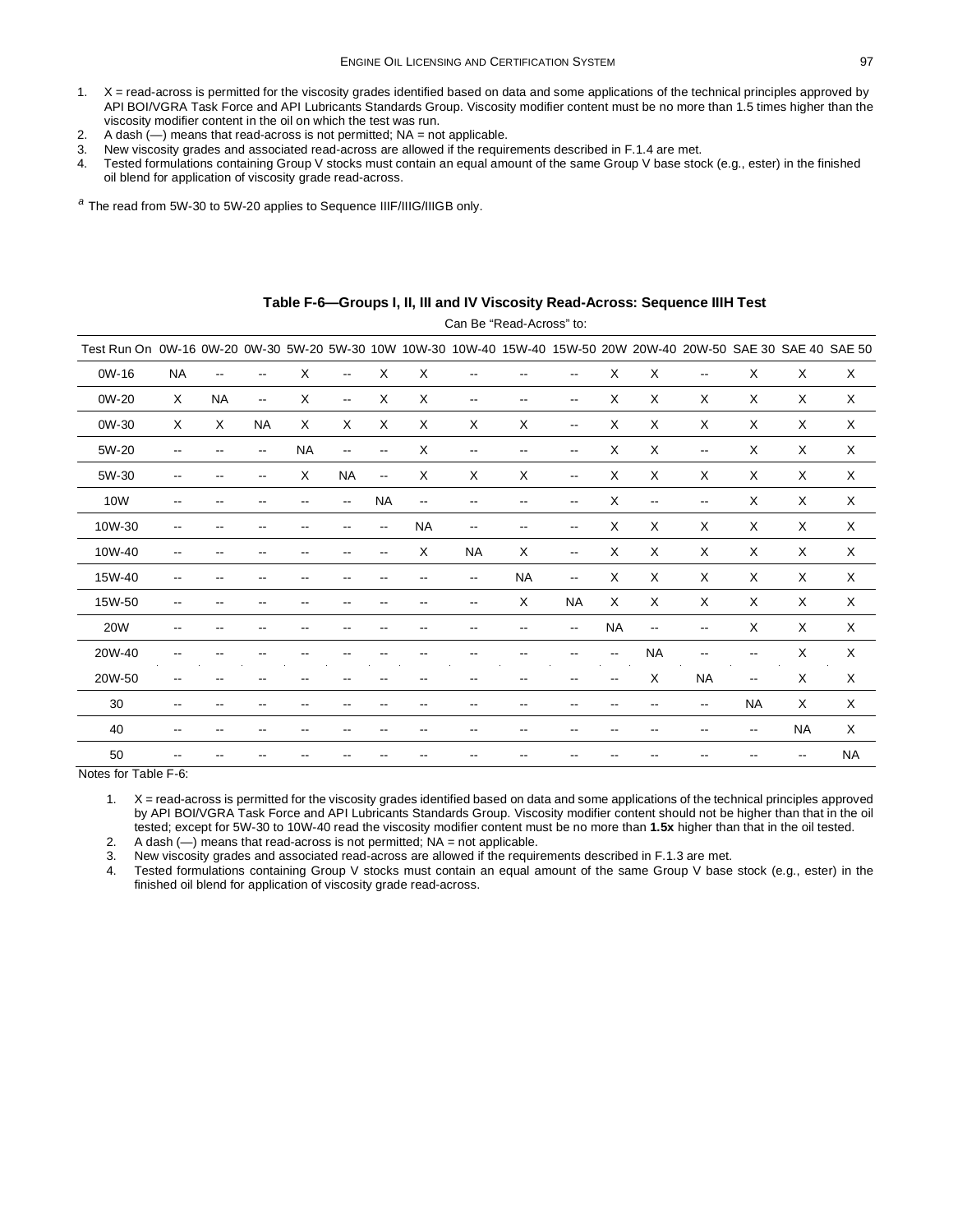|             |       |           |                 | $3011 - 5011$ |        |
|-------------|-------|-----------|-----------------|---------------|--------|
| Test Run on | 5W-20 | 5W-30     | 10 <sub>W</sub> | 10W-30        | 10W-40 |
| 5W-20       | ΝA    |           |                 |               |        |
| 5W-30       |       | <b>NA</b> |                 |               |        |
| 10W-30      |       |           |                 | <b>NA</b>     |        |
| 10W-40      |       |           |                 |               | ΝA     |

**Table F-7—Groups I, II, III and IV Viscosity Read-Across: Sequence IIIGA** Can Be "Read-Across" to:

<span id="page-7-0"></span>Notes for [Table F-7:](#page-7-0)

1. X = read-across is permitted for the viscosity grades identified based on data and some applications of the technical principles approved by API BOI/VGRA Task Force and API Lubricants Standards Group. Viscosity modifier content must be no more than 1.5 times higher than the viscosity modifier content in the oil on which the test was run.

2. A dash  $(-)$  means that read-across is not permitted; NA = not applicable.

3. Tested formulations containing Group V stocks must contain an equal amount of the same Group V base stock (e.g., ester) in the finished oil blend for application of viscosity grade read-across.

<span id="page-7-1"></span>

<span id="page-7-2"></span>

|             | Can Be "Read-Across" to: |           |           |           |           |           |           |            |           |           |           |           |           |
|-------------|--------------------------|-----------|-----------|-----------|-----------|-----------|-----------|------------|-----------|-----------|-----------|-----------|-----------|
| Test Run on | 5W-20                    | 5W-30     | 10W       | 10W-30    | 10W-40    | 15W-40    | 15W-50    | <b>20W</b> | 20W-40    | 20W-50    | 30        | 40        | 50        |
| 5W-20       | <b>NA</b>                |           | X         | X         |           |           |           | X          | $X^a$     | $x^a$     | X         | X         | X         |
| 5W-30       | X                        | <b>NA</b> | X         | X         | X         | X         | X         | X          | X         | X         | X         | X         | X         |
| 10W         |                          |           | <b>NA</b> |           |           |           |           | X          |           |           | X         | X         | X         |
| 10W-30      |                          |           |           | <b>NA</b> |           | X         | _         | X          | X         | X         | X         | X         | X         |
| 10W-40      |                          |           |           | X         | <b>NA</b> | X         | X         | X          | X         | X         | X         | X         | X         |
| 15W-40      |                          |           |           | X         |           | <b>NA</b> | X         | X          | X         | X         | X         | X         | X         |
| 15W-50      |                          |           |           |           |           |           | <b>NA</b> |            | X         | X         | X         | X         | X         |
| <b>20W</b>  |                          |           |           |           |           |           | —         | <b>NA</b>  |           |           | X         | X         | X         |
| 20W-40      |                          |           |           |           |           | X         |           |            | <b>NA</b> | X         | X         | X         | X         |
| 20W-50      |                          |           |           |           |           |           |           |            |           | <b>NA</b> | X         | X         | X         |
| 30          |                          |           |           |           |           |           |           |            |           |           | <b>NA</b> | X         | X         |
| 40          |                          |           |           |           |           |           |           |            |           |           |           | <b>NA</b> | X         |
| 50          |                          |           |           |           |           |           |           |            |           |           |           |           | <b>NA</b> |

Notes for [Table F-8:](#page-7-2)

1. X = read-across is permitted for the viscosity grades identified based on data and some applications of the technical principles approved by API BOI/VGRA Task Force and API Lubricants Standards Group.

2. A dash  $(-)$  means that read-across is not permitted; NA = not applicable.

3. New viscosity grades and associated read-across are allowed if the requirements described in [F.1.4](#page-1-1)<br>4. Tested formulations containing Group V stocks must contain an equal amount of the same Group V I

Tested formulations containing Group V stocks must contain an equal amount of the same Group V base stock (e.g., ester) in the finished oil blend for application of viscosity grade read-across.

*<sup>a</sup>* Read-across permitted if requirements i[n F.1.4](#page-1-1) are met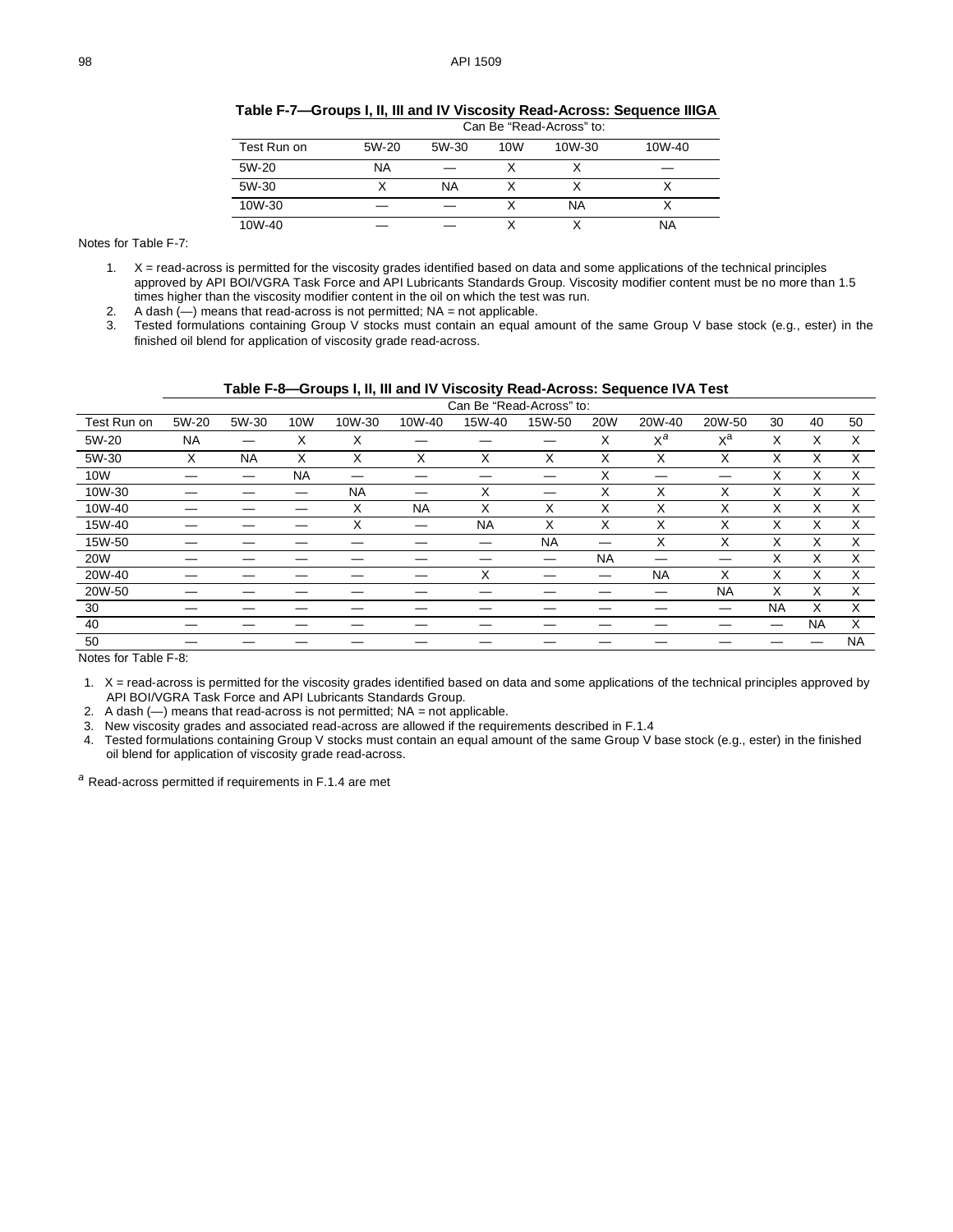<span id="page-8-1"></span>

|             | Can Be "Read-Across" to: |           |           |           |           |             |           |              |           |  |  |  |  |
|-------------|--------------------------|-----------|-----------|-----------|-----------|-------------|-----------|--------------|-----------|--|--|--|--|
| Test Run on | $OW-16$                  | 0W-20     | 0W-30     | 5W-20     | 5W-30     | 10W-30      | 10W-40    | 15W-40       | 20W-50    |  |  |  |  |
| $OW-16$     | NA                       | x         | х         | ́         |           |             |           | Χ            |           |  |  |  |  |
| 0W-20       | v                        | <b>NA</b> | Χ         |           |           |             |           |              |           |  |  |  |  |
| 0W-30       | $\checkmark$             | ⋏         | <b>NA</b> | ⋏         |           | $\check{ }$ |           | $\checkmark$ |           |  |  |  |  |
| 5W-20       |                          |           |           | <b>NA</b> |           | Χ           |           | Χ            |           |  |  |  |  |
| 5W-30       |                          |           |           | Х         | <b>NA</b> | х           |           | х            |           |  |  |  |  |
| 10W-30      |                          |           |           |           |           | <b>NA</b>   |           | v            |           |  |  |  |  |
| 10W-40      |                          |           |           |           |           |             | <b>NA</b> |              |           |  |  |  |  |
| 15W-40      |                          |           |           |           |           |             |           | <b>NA</b>    | v         |  |  |  |  |
| 20W-50      |                          |           |           |           |           |             |           |              | <b>NA</b> |  |  |  |  |

#### **Table F-9—Groups I, II, III and IV Viscosity Read-Across: Sequence IVB Test Nondispersant Viscosity Modifier**

Notes for [Table F-9:](#page-8-1)

1. X = read-across is permitted for the viscosity grades identified based on data and some applications of the technical principles approved by API BOI/VGRA Task Force and API Lubricants Standards Group.

2. A dash  $(-)$  means that read-across is not permitted; NA = not applicable.

3. Relative viscosity modifier treat level was not found to be a statistically significant factor impacting Sequence IVB performance. The range of relative VM treat levels evaluated in the BOI/VGRA matrix was 1.0x to 1.7x.

4. New viscosity grades and associated read-across are allowed if the requirements described in [F.1.4](#page-1-1) are met.

5. Tested formulations containing Group V stocks must contain an equal amount of the same Group V base stock (e.g., ester) in the finished oil blend for application of viscosity grade read-across.

<span id="page-8-0"></span>

|             |           | Can Be "Read-Across" to: |            |           |           |           |           |                   |           |           |           |           |           |
|-------------|-----------|--------------------------|------------|-----------|-----------|-----------|-----------|-------------------|-----------|-----------|-----------|-----------|-----------|
| Test Run on | 5W-20     | 5W-30                    | <b>10W</b> | 10W-30    | 10W-40    | 15W-40    | 15W-50    | 20W               | 20W-40    | 20W-50    | 30        | 40        | 50        |
| 5W-20       | <b>NA</b> |                          | X          | X         |           |           |           | X                 |           |           | X         | X         |           |
| 5W-30       | X         | <b>NA</b>                | X          | X         | X         | X         | X         | Χ                 | Χ         | X         | X         | X         |           |
| 10W         |           |                          | <b>NA</b>  |           |           |           |           | ⋏                 |           |           | ^         | X         |           |
| 10W-30      |           |                          |            | <b>NA</b> |           | X         | –         | $\checkmark$<br>⋏ | Χ         | X         | X         | X         |           |
| 10W-40      |           |                          |            | X         | <b>NA</b> | X         | X         | X                 | X         | X         | X         | X         | —         |
| 15W-40      |           |                          |            | Χ         | –         | <b>NA</b> | X         | X                 | Χ         | X         | X         | Χ         | X         |
| 15W-50      |           |                          |            |           |           |           | <b>NA</b> |                   | X         | X         | X         | X         | X         |
| 20W         |           |                          |            |           |           |           |           | <b>NA</b>         |           |           | X         | X         | X         |
| 20W-40      |           |                          |            |           |           | X         |           |                   | <b>NA</b> | X         | ⋏         | X         | X         |
| 20W-50      |           |                          |            |           |           |           |           |                   |           | <b>NA</b> | X         | X         | X         |
| 30          |           |                          |            |           |           |           |           |                   |           | --        | <b>NA</b> | X         | X         |
| 40          |           |                          |            |           |           |           |           |                   |           |           |           | <b>NA</b> | X         |
| 50          |           |                          |            |           |           |           |           |                   |           |           |           |           | <b>NA</b> |
| $N = 1$     |           |                          |            |           |           |           |           |                   |           |           |           |           |           |

**Table F-10—Groups I, II, III and IV Viscosity Read-Across: Sequence VE/VG Test Nondispersant Viscosity Modifier**

Notes for [Table F-10:](#page-8-0)

1. X = read-across is permitted for the viscosity grades identified based on data and some applications of the technical principles approved by API BOI/VGRA Task Force and API Lubricants Standards Group.

2. A dash  $(-)$  means that read-across is not permitted;  $NA = not$  applicable.

3. New viscosity grades and associated read-across are allowed if the requirements described in [F.1.4](#page-1-1) are met.

4. Tested formulations containing Group V stocks must contain an equal amount of the same Group V base stock (e.g., ester) in the finished oil blend for application of viscosity grade read-across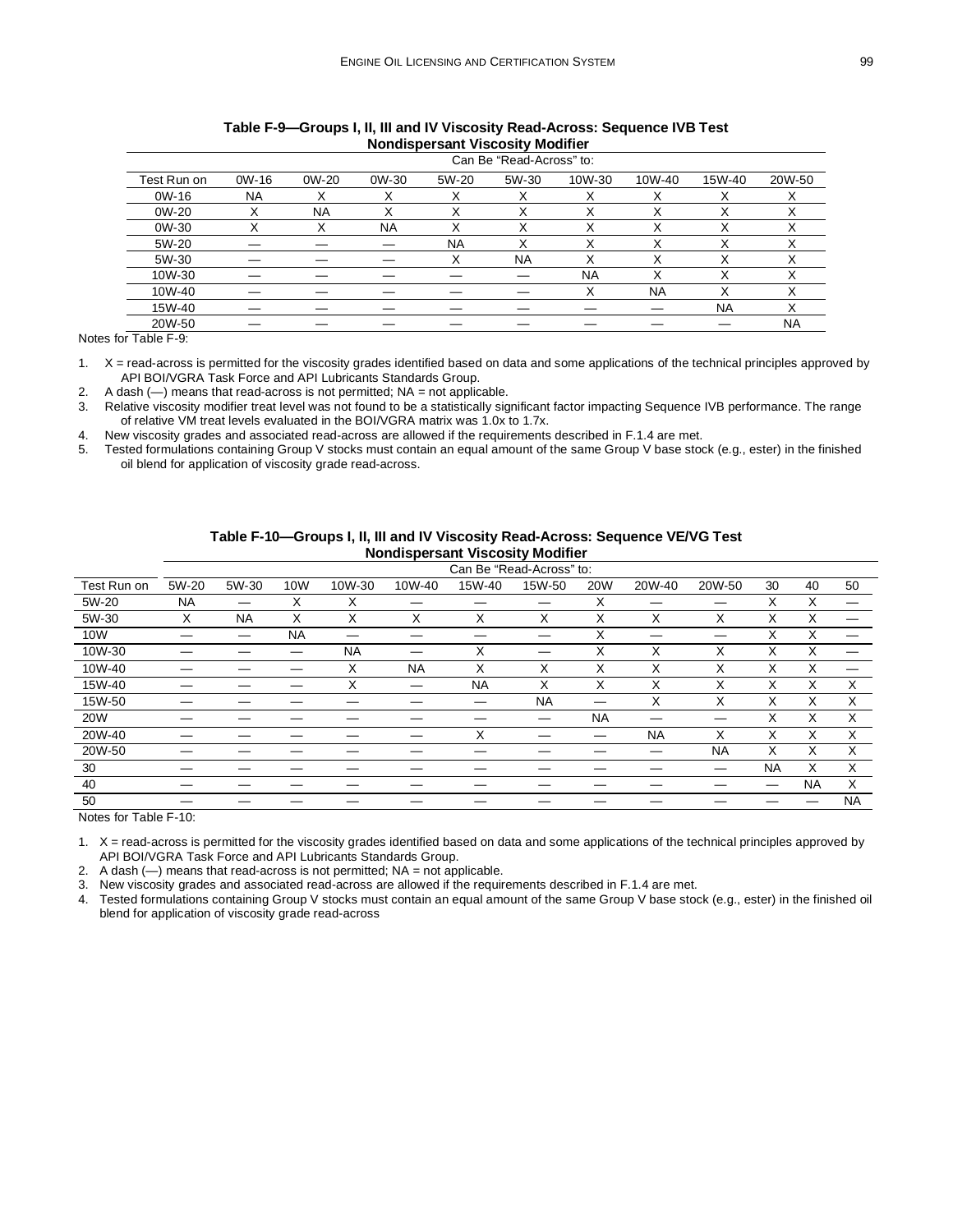<span id="page-9-0"></span>

|             | Can Be "Read-Across" to: |           |                   |           |           |           |           |           |           |           |           |           |           |
|-------------|--------------------------|-----------|-------------------|-----------|-----------|-----------|-----------|-----------|-----------|-----------|-----------|-----------|-----------|
| Test Run on | 5W-20                    | 5W-30     | 10W               | 10W-30    | 10W-40    | 15W-40    | 15W-50    | 20W       | 20W-40    | 20W-50    | 30        | 40        | 50        |
| 5W-20       | <b>NA</b>                | X         | $\hspace{0.05cm}$ | X         | X         | X         | Χ         |           | Χ         | X         |           |           |           |
| 5W-30       |                          | <b>NA</b> | —                 | $X^b$     | X         | X         | X         |           | X         | X         |           |           |           |
| 10W         |                          |           | <b>NA</b>         | –         |           | —         |           | X         | —         |           | X         | X         |           |
| 10W-30      |                          |           | —                 | <b>NA</b> | X         | X         | X         |           | X         | X         |           |           |           |
| 10W-40      |                          |           |                   | X         | <b>NA</b> | X         | X         |           | X         | X         |           |           |           |
| 15W-40      |                          |           |                   | X         | X         | <b>NA</b> | X         | —         | X         | X         |           |           |           |
| 15W-50      |                          |           |                   |           |           | —         | <b>NA</b> | —         | X         | X         |           |           |           |
| <b>20W</b>  |                          |           |                   |           |           |           | –         | <b>NA</b> |           |           | X         | X         | X         |
| 20W-40      |                          |           |                   |           |           | X         | X         |           | <b>NA</b> | X         |           |           |           |
| 20W-50      |                          |           |                   |           |           |           | X         |           |           | <b>NA</b> |           |           |           |
| 30          |                          |           |                   |           |           | X         | X         |           | X         | X         | <b>NA</b> | X         | X         |
| 40          |                          |           |                   |           |           |           |           |           |           |           | –         | <b>NA</b> | X         |
| 50          |                          |           |                   |           |           |           |           |           |           |           |           |           | <b>NA</b> |

#### **Table F-11—Groups I, II, III and IV Viscosity Read Across: Sequence VE/VG Test Dispersant Viscosity Modifier***[a](#page-12-0)*

Notes for [Table F-11:](#page-9-0)

1. X = read-across is permitted for the viscosity grades identified based on data and some applications of the technical principles approved by API BOI/VGRA Task Force and API Lubricants Standards Group.

2. A dash  $(-)$  means that read-across is not permitted;  $NA = not$  applicable.

3. New viscosity grades and associated read-across are allowed if the requirements described in [F.1.4](#page-1-1) are met.

4. Tested formulations containing Group V stocks must contain an equal amount of the same Group V base stock (e.g., ester) in the finished oil blend for application of viscosity grade read-across.

| Table F-12—Groups I, II, III and IV Viscosity Read-Across: Sequence VH Test |
|-----------------------------------------------------------------------------|
| <b>Nondispersant Viscosity Modifier</b>                                     |

<span id="page-9-1"></span>

|             | Can Be "Read-Across" to: |           |           |           |                   |           |           |           |           |           |            |           |           |           |           |           |
|-------------|--------------------------|-----------|-----------|-----------|-------------------|-----------|-----------|-----------|-----------|-----------|------------|-----------|-----------|-----------|-----------|-----------|
| Test Run on | 0W-16                    | 0W-20     | 0W-30     | 5W-20     | 5W-30             | 10W       | 10W-30    | 10W-40    | 15W-40    | 15W-50    | <b>20W</b> | 20W-40    | 20W-50    | 30        | 40        | 50        |
| 0W-16       | <b>NA</b>                |           | —         | Х         | $\hspace{0.05cm}$ | X         | X         |           | х         |           | X          | X         | Х         | X         | Х         | X         |
| 0W-20       | X                        | <b>NA</b> |           | X         | X                 | X         | X         |           | X         |           | X          | X         | X         | X         | X         | X         |
| 0W-30       | X                        | X         | <b>NA</b> | X         | X                 | X         | X         | X         | X         | X         | X          | X         | X         | X         | X         | X         |
| 5W-20       |                          |           | —         | <b>NA</b> |                   | X         | X         |           | X         |           | X          | X         | X         | X         | X         | X         |
| 5W-30       | –                        |           |           | X         | <b>NA</b>         | X         | X         | X         | X         |           | X          | X         | X         | X         | X         | X         |
| 10W         |                          |           |           |           | –                 | <b>NA</b> |           |           |           | —         | X          | X         | X         | X         | X         | X         |
| 10W-30      |                          |           |           |           |                   | –         | <b>NA</b> | --        | X         | –         | X          | X         | X         | X         | X         | X         |
| 10W-40      | –                        |           |           |           |                   |           | X         | <b>NA</b> | х         |           | X          | X         | X         | X         | X         | X         |
| 15W-40      |                          |           |           |           |                   |           |           | –         | <b>NA</b> | —         | X          | X         | X         | X         | X         | X         |
| 15W-50      | –                        |           |           |           |                   |           |           | —         | Χ         | <b>NA</b> | X          | X         | X         | X         | X         | X         |
| 20W         |                          |           |           |           |                   |           |           |           |           |           | <b>NA</b>  | X         |           | X         | X         | X         |
| 20W-40      |                          |           |           |           |                   |           |           |           |           |           | —          | <b>NA</b> | --        | –         | X         | X         |
| 20W-50      |                          |           |           |           |                   |           |           |           |           |           |            |           | <b>NA</b> | —         | X         | X         |
| 30          |                          |           |           |           |                   |           |           |           |           |           |            |           | –         | <b>NA</b> | X         | X         |
| 40          |                          |           |           |           |                   |           |           |           |           |           |            |           |           | —         | <b>NA</b> | X         |
| 50          |                          |           |           |           |                   |           |           |           |           |           |            |           |           |           |           | <b>NA</b> |

Notes for [Table F-12:](#page-9-1)

1. X = read-across is permitted for the viscosity grades identified based on data and some applications of the technical principles approved by API BOI/VGRA Task Force and API Lubricants Standards Group.

2. A dash  $(-)$  means that read-across is not permitted;  $NA = not$  applicable.<br>3. New viscosity grades and associated read-across are allowed if the required New viscosity grades and associated read-across are allowed if the requirements described in [F.1.4](#page-1-1) are met.

4. Tested formulations containing Group V stocks must contain an equal amount of the same Group V base stock (e.g., ester) in the finished oil blend for application of viscosity grade read-across.

<span id="page-9-2"></span>

|             | Can Be "Read-Across" to: |           |        |       |        |       |       |        |  |  |  |
|-------------|--------------------------|-----------|--------|-------|--------|-------|-------|--------|--|--|--|
| Test Run on | 0W-20                    | 5W-20     | 0W-30  | 5W-30 | 10W-30 | 0W-40 | 5W-40 | 10W-40 |  |  |  |
| 0W-20       | NA                       |           | $\sim$ |       |        |       | -     |        |  |  |  |
| 5W-20       | ∧∣                       | <b>NA</b> | $\sim$ |       |        |       | -     |        |  |  |  |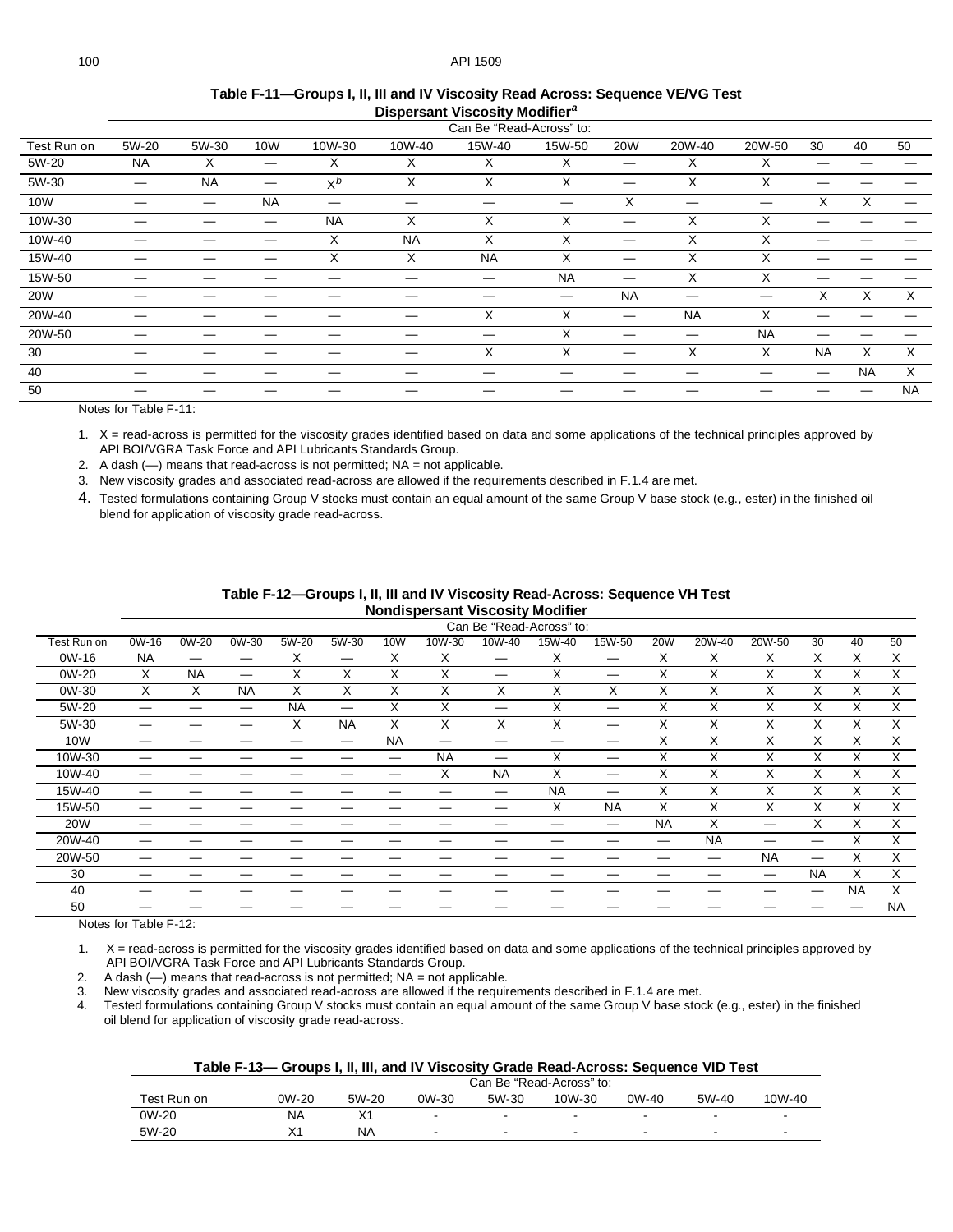| 0W-30  | $\sqrt{2}$<br>́∿∠ | $\sqrt{2}$ | <b>NA</b>                | $\mathcal{L}$ | ⌒                  | -         | $\overline{\phantom{a}}$ |           |
|--------|-------------------|------------|--------------------------|---------------|--------------------|-----------|--------------------------|-----------|
| 5W-30  | $\sqrt{2}$<br>∼   | $\sqrt{2}$ | $\sqrt{4}$               | <b>NA</b>     | $\checkmark$<br>Y. | -         | $\overline{\phantom{a}}$ |           |
| 10W-30 | $\sqrt{2}$<br>́   |            | vη                       | v٥<br>∼       | ΝA                 | ⌒         |                          |           |
| 0W-40  |                   |            | $\overline{\phantom{a}}$ |               | ^                  | <b>NA</b> |                          |           |
| 5W-40  |                   |            |                          |               | ⌒                  |           | <b>NA</b>                |           |
| 10W-40 |                   | -          |                          |               | ⌒                  | $\sim$    | $\sqrt{ }$               | <b>NA</b> |

Notes for [Table F-13:](#page-9-2)

1. X1= VGRA is allowed if HTHS@100°C (D6616) of the candidate oil is less than or equal to the original tested oil OR if HTHS@100°C (D6616) of the candidate oil meets the conditions of equations shown below.

2.  $X = VGRA$  is allowed if the original tested oil meets the FEI Sum and FEI2 limit requirements for the read-across viscosity grade and the HTHS@100°C (D6616) of the candidate oil is less than or equal to the original tested oil.

#### **Equations fo[r Table F-13](#page-9-2)**

Testing is not required if both equations are true: HCandidate < HOriginal + {(FEIsumLimit - FEIsumOriginal) / -0.485} + (HOriginal \* *R*)

HCandidate < HOriginal + {(FEI2Limit – FEI2Original) / -0.227} + (HOriginal \* *R*)

Where:

| HCandidate                        | $=$ | HTHS@100°C of the candidate oil as measured by ASTM D6616                                          |
|-----------------------------------|-----|----------------------------------------------------------------------------------------------------|
| Horiginal                         | $=$ | HTHS@100°C of the original tested oil as measured by ASTM D6616                                    |
| FEIsumLimit                       | $=$ | FEI sum passing limit for the original tested viscosity grade                                      |
| <b>FEIsum</b> <sub>Original</sub> | $=$ | FEI sum (FEI1 $_{\text{Original}}$ + FEI2 $_{\text{Original}}$ ) result of the original tested oil |
| $-0.485$                          | $=$ | FEI sum coefficient from the Sequence VID industry matrix model                                    |
| $FE12$ Limit                      | $=$ | FEI2 passing limit for the original tested viscosity grade                                         |
| $FEI2_{Original}$                 | $=$ | FEI2 result of the original tested oil                                                             |
| $-0.227$                          | $=$ | FEI2 coefficient from the Sequence VID industry matrix model                                       |
|                                   |     |                                                                                                    |

Notes:

*R*  $=$  reproducibility as reported in the most recent version of ASTM D6616.

The range of the HTHS@100°C used to develop the Sequence VID industry matrix model was 5.44 to 7.68 cP (5.25 to 7.95 cP when allowance is made for D6616 reproducibility). This information is for reference. It does not restrict application of the guidelines by the marketer that is responsible for ensuring that each licensed engine oil satisfies all engine and bench test performance requirements.

**Example 1:** (This example illustrates the application of footnote X1 - Reading to another viscosity grade at the same Sequence VID limits where the HTHS@100°C of the candidate is less than or equal to the HTHS @100°C of the original tested oil.)

One has a passing 0W-20 oil with HTHS@100°C of 5.71 cP. Can one read that oil to a 5W-20 oil with a HTHS@100°C of 5.71 cP? The answer is yes because the HTHS@100°C values are equal.

**Example 2:** (This example illustrates the application of footnote X1 - Reading to another viscosity grade at the same Sequence VID limits but where the HTHS@100°C of the candidate oil is greater than the original tested oil.)

One has a passing 0W-20 oil with HTHS@100°C of 5.71 cP. Can one read that oil to a 5W-20 oil with a HTHS@100°C of 6.08 cP? In order to determine if this read is possible, the conditions of Equation F.1.0 must be met. The 0W-20 original result is FEIsum and FEI2 of 2.69 and 1.51 respectively. The 5W-20 candidate's HTHS@100°C must be equal to or less than the values from the equations:

A = FEIsum HTHS =  $5.71 + {(2.6-2.69)/ -0.485} + (5.71 * 0.035) = 6.10 \text{ cP}$ 

B = FEI2 HTHS =  $5.71 + \{(1.2 - 1.51)/ -0.227\} + (5.71 * 0.035) = 7.28$  cP

The candidate 5W-20 oil has an HTHS@100°C of 6.08 cP which is less than either calculated value A or B so VGRA is allowed from this 0W-20 to this 5W-20.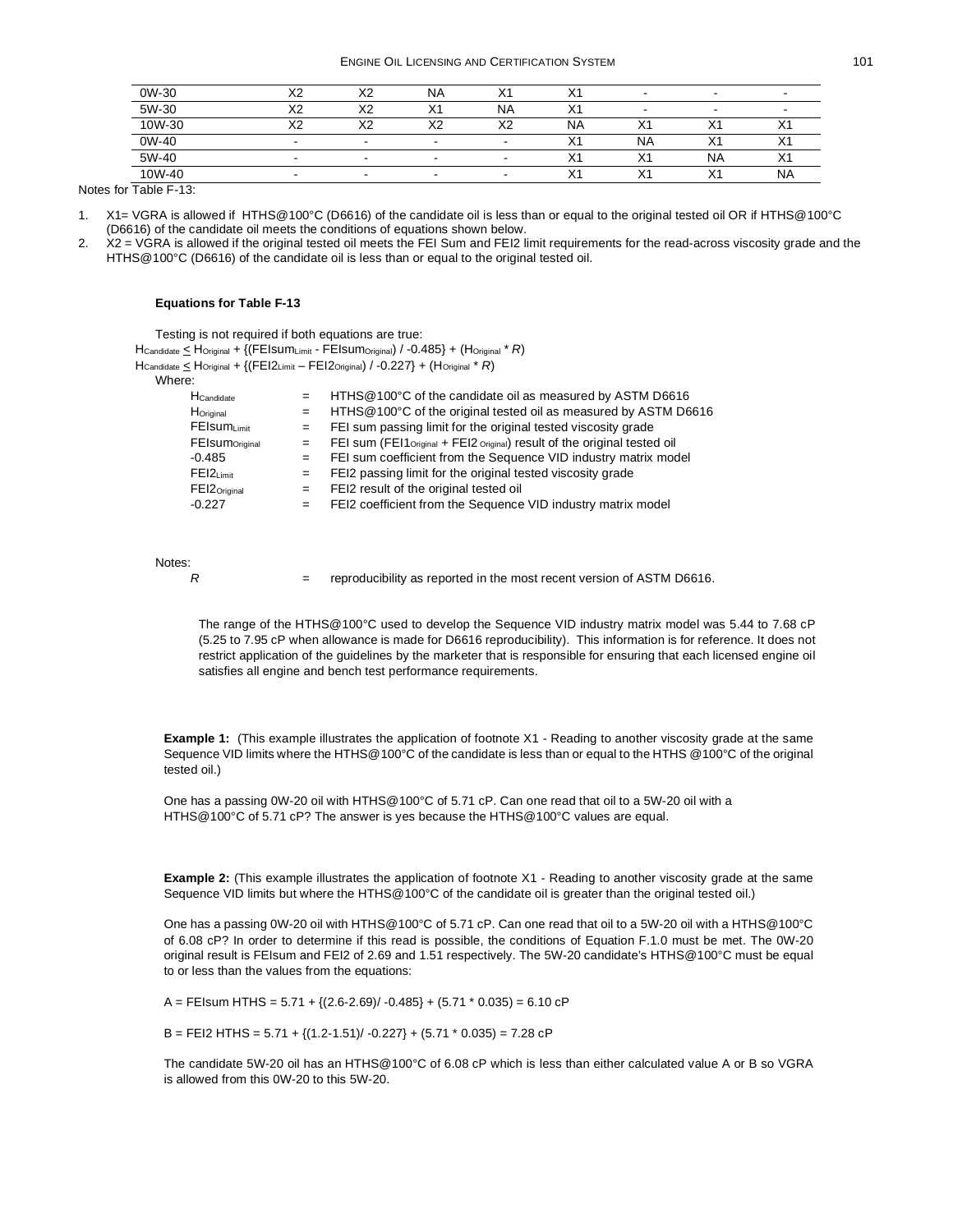**Example 3:** (This example illustrates the application of footnote X2 – Reading a heavier viscosity grade to a lighter viscosity grade when the Seq. VID result on the heavier grade meets the lighter grade's Sequence VID limits.)

One has a 10W-30 Seq. VID result of FEIsum of 2.62 and FEI2 of 1.34; this 10W-30 oil has an HTHS@100°C of 7.48 cP. These Seq. VID results meet the 0W-20 and 5W-20 Seq. VID limits (FEIsum 2.6 min, FEI2 1.2 min.) and surpass the 0W-30 and 5W-30 Seq. VID limits (FEIsum 1.9 min, FEI2 0.9 min.). This 10W-30 can now be read to a 0W-20, 5W-20, 0W-30, and 5W-30 formulated with the same technology provided that the HTHS@100°C for any of these other viscosity grades is less than 7.48 cP, the HTHS@100°C of the tested 10W-30.

<span id="page-11-0"></span>**Example 4: (**This example illustrates the application of footnote X1 - Reading a 5W-30 to a 10W-30.)

One has a 5W-30 oil with an HTHS@100°C viscosity of 6.66 cP. This 5W-30 oil has passed the Seq. VID with a result of FEIsum of 2.06 and FEI2 of 0.96. These values meet the 5W-30 Seq. VID limits of FEIsum 1.9 min. and FEI2 0.9 min. A 10W-30 candidate oil has an HTHS@100°C of 7.22 cP. Using equations in F.1.0 the read to this 10W-30 can now be assessed.

 $A = FEIsum HTHS = 6.66 + \{(1.9-2.06)/ -0.485\} + (6.66 * 0.035) = 7.22$  cP  $B = FE12$  HTHS =  $6.66 + \{(0.90 - 0.96)/ -0.227\} + (6.66 * 0.035) = 7.16$  cP

In order for the 5W-30 to read to the 10W-30, the HTHS@100°C for the 10W-30 must be less than or equal to A and B. The candidate 10W-30 has a HTHS@100°C of 7.22 cP, equal to A (7.22 cP) from FEIsum equation, but it is greater than B (7.16 cP) derived from FEI2 equation. Since there is no further allowance for test reproducibility, this read is not permitted. If, however, the 10W-30 was reformulated to a HTHS@100°C of less than or equal to 7.16 cP, the read from the 5W-30 would be allowed.

<span id="page-11-1"></span>

| Can Be "Read-Across" to: |           |                |                          |                |                |                          |                          |                |  |  |  |
|--------------------------|-----------|----------------|--------------------------|----------------|----------------|--------------------------|--------------------------|----------------|--|--|--|
| Test Run on              | 0W-20     | 5W-20          | 0W-30                    | 5W-30          | 10W-30         | 0W-40                    | 5W-40                    | 10W-40         |  |  |  |
| 0W-20                    | <b>NA</b> | X <sub>1</sub> |                          | -              | -              | -                        | $\overline{\phantom{a}}$ |                |  |  |  |
| 5W-20                    | X1        | <b>NA</b>      | -                        | -              | -              | $\overline{\phantom{a}}$ | $\overline{\phantom{a}}$ |                |  |  |  |
| 0W-30                    | X2        | X <sub>2</sub> | <b>NA</b>                | X <sub>1</sub> | X <sub>1</sub> | -                        | $\overline{\phantom{a}}$ |                |  |  |  |
| 5W-30                    | X2        | X <sub>2</sub> | X <sub>1</sub>           | <b>NA</b>      | X <sub>1</sub> |                          | $\overline{\phantom{a}}$ |                |  |  |  |
| 10W-30                   | X2        | X <sub>2</sub> | X <sub>2</sub>           | X <sub>2</sub> | <b>NA</b>      | X <sub>1</sub>           | X <sub>1</sub>           | X <sub>1</sub> |  |  |  |
| 0W-40                    | -         |                |                          |                | X1             | <b>NA</b>                | X <sub>1</sub>           | X <sub>1</sub> |  |  |  |
| 5W-40                    |           |                |                          |                | X <sub>1</sub> | X <sub>1</sub>           | <b>NA</b>                | X <sub>1</sub> |  |  |  |
| 10W-40                   |           |                | $\overline{\phantom{a}}$ |                | X <sub>1</sub> | X <sub>1</sub>           | X <sub>1</sub>           | <b>NA</b>      |  |  |  |

|  | Table F-14— Groups I, II, III, and IV Viscosity Grade Read-Across: Sequence VIE Test |
|--|--------------------------------------------------------------------------------------|
|  |                                                                                      |

Notes for [Table F-14:](#page-11-1)

1. A dash  $(-)$  means that read across is not permitted;  $NA = Not$  applicable.

- 2. X1= VGRA is allowed if HTHS@150°C (D4683) of the candidate oil is less than or equal to the original tested oil OR if HTHS@150°C (D4683) of the candidate oil meets the conditions of equations shown below.
- 3. X2 = VGRA is allowed if the original tested oil meets the FEIsum and FEI2 limit requirements for the read-across viscosity grade and the HTHS@150°C (D4683) of the candidate oil is less than or equal to that of the original tested oil.

#### **Equations fo[r Table F-14](#page-11-1)**

If the HTHS at 150°C of the candidate oil is greater than the HTHS at 150°C of the original passing oil, testing is not required if both of the following equations are true:

 $H_{\text{Candidate}} \leq H_{\text{Original}} + \{ (FElsum<sub>Limit</sub> - FEIsum<sub>Original</sub>) / -0.733 \} + R$ 

 $H_{\text{Candidate}} \leq H_{\text{Original}} + \{ (FEl2_{\text{Limit}} - FEI2_{\text{Original}}) / -0.246 \} + R$ 

Where:

| HCandidate                 |                           | $=$ HTHS @ 150 $\degree$ C of the candidate oil as measured by ASTM D4683                         |
|----------------------------|---------------------------|---------------------------------------------------------------------------------------------------|
| Horiginal                  |                           | $=$ HTHS @ 150°C of the original tested oil as measured by ASTM D4683                             |
| FEIsumLimit                | $=$ $\blacksquare$        | FEIsum passing limit for the original tested viscosity grade                                      |
| FEIsum <sub>Original</sub> | $\mathbf{r} = \mathbf{r}$ | FEIsum (FEI1 $_{\text{Original}}$ + FEI2 $_{\text{Original}}$ ) result of the original tested oil |
| $FE12_{Limit}$             | $=$                       | FEI2 passing limit for the original tested viscosity grade                                        |
| $FEI2_{Original}$          |                           | $=$ FEI2 result of the original tested oil                                                        |
| R                          | $=$                       | Reproducibility as reported in the most recent version of ASTM D4683, the current                 |
|                            |                           | $R = 0.03207$ x $H_{Original} + 0.0389$ for ASTM D4683-17                                         |

#### **Table F-15—Groups II, III and IV Viscosity Read-Across: Sequence IX Test**

Can Be "Read-Across" to: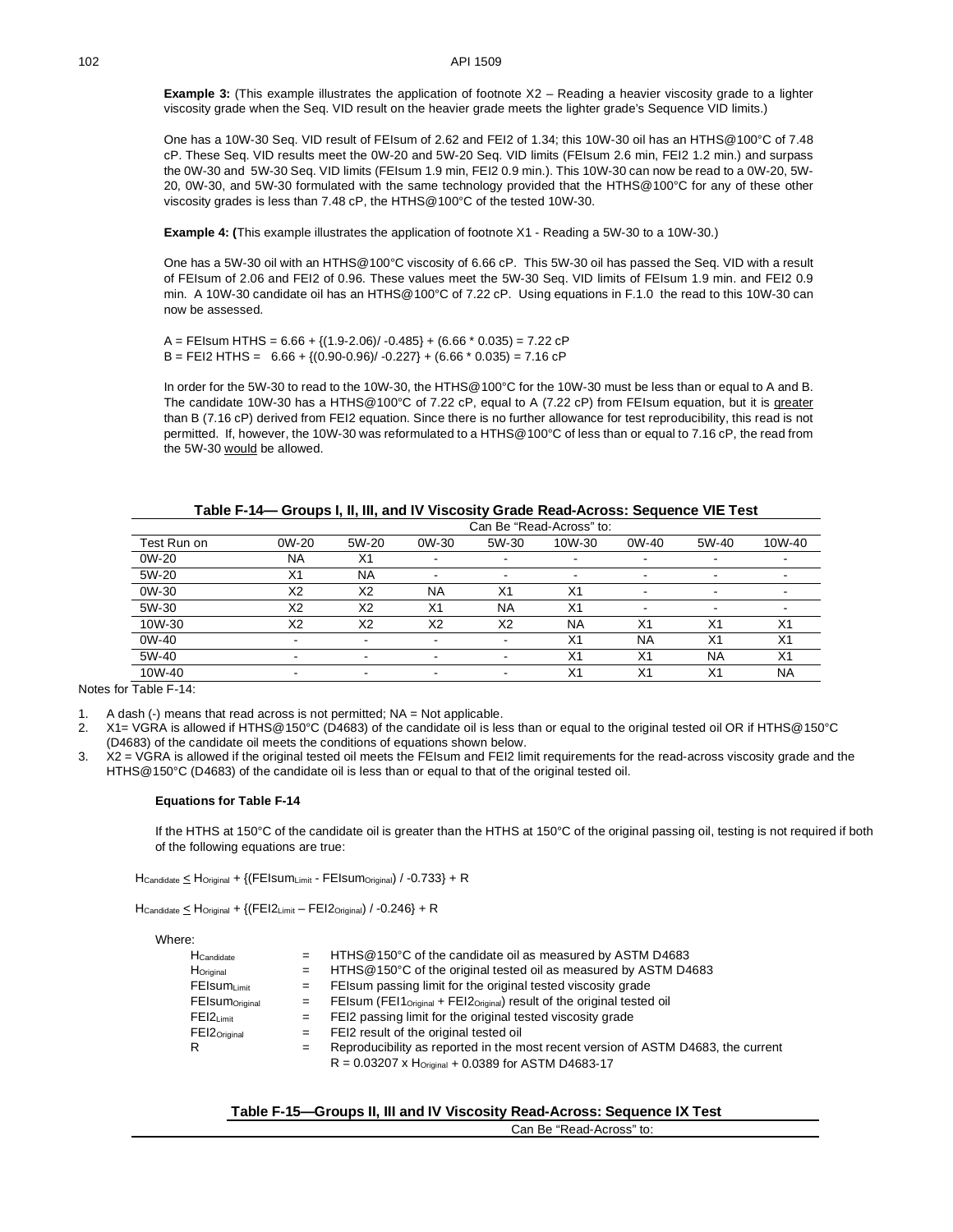ENGINE OIL LICENSING AND CERTIFICATION SYSTEM 103

| Test Run on | 0W-16     | $0W-20$ | 0W-30     | 5W-20     | 5W-30 | 10W-30 |
|-------------|-----------|---------|-----------|-----------|-------|--------|
| 0W-16       | <b>NA</b> |         |           |           |       |        |
| 0W-20       |           | NA      |           |           |       |        |
| 0W-30       |           |         | <b>NA</b> |           |       |        |
| 5W-20       |           |         |           | <b>NA</b> |       |        |
| 5W-30       |           |         |           |           | NA    |        |
| 10W-30      |           |         |           |           |       | NA     |

Bracketing two passing formulations for a given technology may be used to waive additional viscosity grade testing. VGRA is allowed if the candidate's base oil viscosity at 100°C falls within the range of the base oil viscosity at 100°C of the two passing formulations. Additionally, the viscosity modifier content must be no more than 1.5 times higher than the highest viscosity modifier content in the oils used to support the VGRA bracket. This approach applies to formulations with base stock Group II, Group III, and Group IV. Oils containing Group I and/or Group V base stocks must contain an equal amount of the same base stock in the finished oil blend for application of viscosity grade readacross.

| Example:                        |                 |                 |                                                               |                                                                    |  |  |
|---------------------------------|-----------------|-----------------|---------------------------------------------------------------|--------------------------------------------------------------------|--|--|
|                                 | Matrix<br>Oil 1 | Matrix<br>Oil 2 | Candidate<br>Oil A                                            | Candidate<br>Oil B                                                 |  |  |
| Base Oil Viscosity @ 100°C, cSt | 4.6             | 10.9            | 9.0                                                           | 12.4                                                               |  |  |
| Sequence IX                     | Pass            | Pass            |                                                               |                                                                    |  |  |
| Test Required?                  |                 |                 | No                                                            | Yes                                                                |  |  |
| Reason                          |                 |                 | Formulation<br>falls within<br>base oil<br>viscosity<br>range | Formulation<br>does not fall<br>within base oil<br>viscosity range |  |  |

|  |  |  | Table F-16— Groups I, II, III, and IV Viscosity Grade Read-Across: Sequence X Test |
|--|--|--|------------------------------------------------------------------------------------|
|--|--|--|------------------------------------------------------------------------------------|

<span id="page-12-2"></span>

|             | Can Be Read-Across to: |           |           |       |       |        |        |  |
|-------------|------------------------|-----------|-----------|-------|-------|--------|--------|--|
| Test Run on | $OW-16$                | 0W-20     | 5W-20     | 5W-30 | 5W-40 | 10W-30 | 10W-40 |  |
| 0W-16       | <b>NA</b>              |           |           |       |       |        |        |  |
| 0W-20       |                        | <b>NA</b> |           |       |       |        |        |  |
| 5W-20       |                        |           | <b>NA</b> |       |       |        |        |  |
| 5W-30       |                        |           |           | NA    |       |        |        |  |
| 5W-40       |                        |           |           |       | NA    |        |        |  |
| 10W-30      |                        |           |           |       |       | NA     |        |  |
| 10W-40      |                        |           |           |       |       |        | NA     |  |

Notes for [Table F-16:](#page-12-2)

1. X = read-across is permitted for the viscosity grades identified based on data and some applications of the technical principles approved by API BOI/VGRA Task Force and API Lubricants Standards Group.

2. A dash (—) means that read-across is not permitted; NA = not applicable.

3. New viscosity grades and associated read-across are allowed if the requirements described in [F.1.4](#page-1-1) are met.

4. BOI/VGRA matrix testing was conducted with oils containing a wide range of viscosity modifier. Oils with zero viscosity modifier were also tested. Oils tested with 2.5 times the amount of viscosity modifier included in the formulation or no viscosity modifier were shown to be statistically no different from the original oil.

5. Tested formulations containing Group I and /or Group V stocks must contain an equal amount of the same base stock in the finished oil blend for application of viscosity grade read-across.

<span id="page-12-0"></span>*<sup>a</sup>* Read-across is allowed to formulations with an equal or higher concentration of dispersant viscosity modifier.

<span id="page-12-1"></span>*<sup>b</sup>* 10W-30 read-across is permitted at a lower concentration of dispersant viscosity modifier than the 5W-30 provided that a passing SAE 30 is also obtained on the formulation where the DI treat remains unchanged.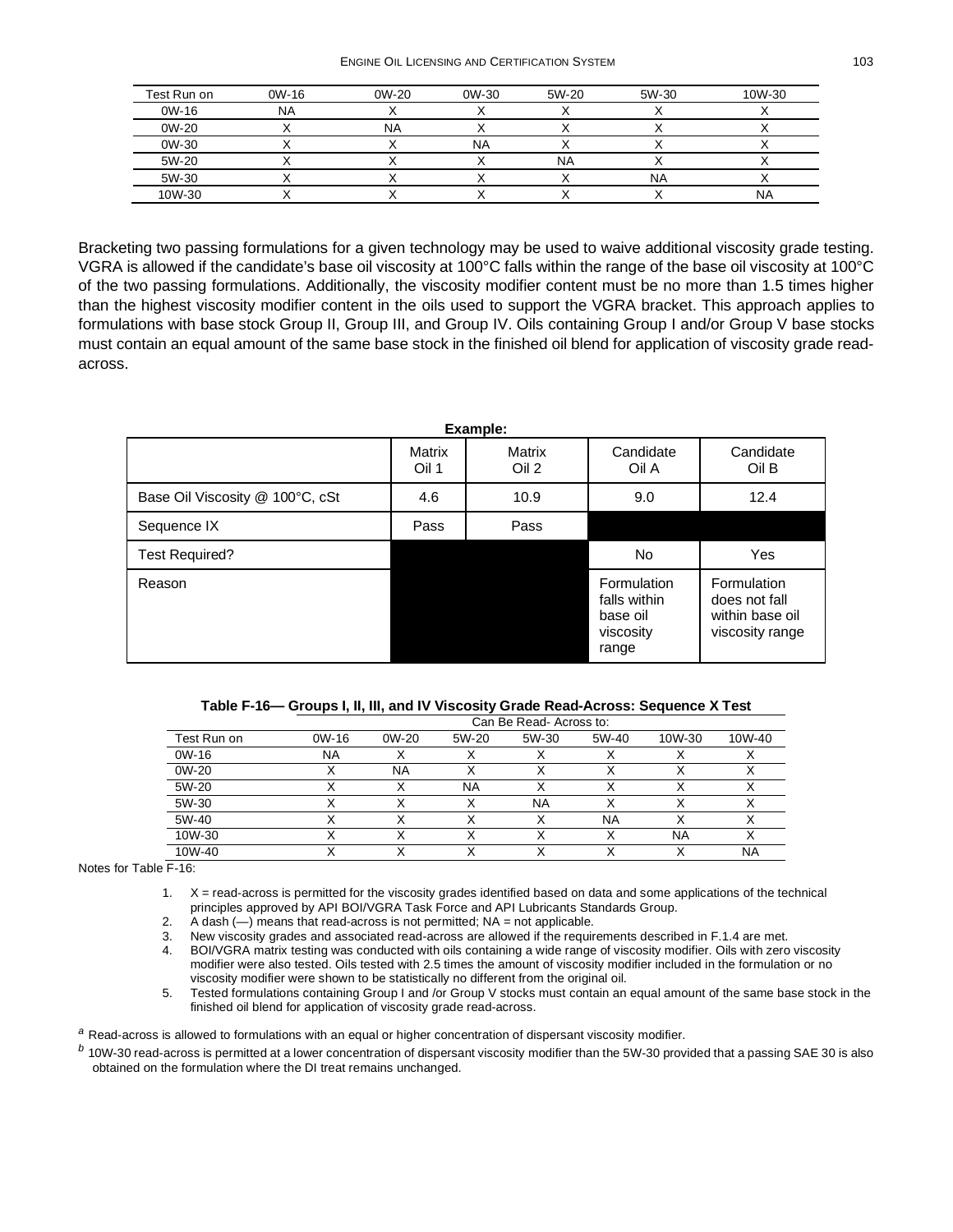## **F.3 VGRA REQUIREMENTS FOR DIESEL ENGINE OILS F.3.1 GENERAL**

For Heavy Duty Engine Oils, eligibility for Viscosity Grade Read Across requires that the criteria detailed in [F.3.1.1](#page-13-2) through [F.3.1.4](#page-13-3) be met.

<span id="page-13-2"></span>F.3.1.1 Blends shall use only base stocks as defined in Annex E.

**F.3.1.2** Base oils introduced from other manufacturers shall be tested in accordance with Annex E.

F.3.1.3 The same detergent-(dispersant) inhibitor (DI) portion of the total performance additive package shall be used at equal or higher concentrations for alternative viscosity grades. The increase in DI is limited to that allowed in the ACC Code of Practice. Viscosity modifier, foam inhibitor, and pour point depressant levels may be adjusted for alternative viscosity grades, in accordance with the ACC Code of Practice.

<span id="page-13-3"></span><span id="page-13-0"></span>F.3.1.4 ACC Code of Practice and ASTM Multiple Test Evaluation Procedure testing practices shall be followed.

<span id="page-13-5"></span><span id="page-13-4"></span>**Table F-17—Groups I, II, III and IV Viscosity-Grade Read Across for Diesel Engine Oils**

Read-across for viscosity grades not covered explicitly by this table are not allowed unless permitted by Table F-1.

<span id="page-13-1"></span>

| <b>Performance Test</b>        | <b>From SAE</b> | <b>To SAE</b>                                                     |
|--------------------------------|-----------------|-------------------------------------------------------------------|
| 1 <sup>K</sup>                 | 10W-40          | 10W-30, 15W-40, 15W-50                                            |
|                                | 15W-40          | 10W-30, 20W-40, 20W-50                                            |
|                                | 30              | 10W, 20W, 40, 10W-30, 15W-40, 20W-50                              |
|                                | 40              | 10W, 20W, 30, 10W-30, 15W-40, 20W-50                              |
| 1 <sub>N</sub>                 | 15W-40          | 10W-30, 20W-40, 20W-50                                            |
|                                | $20W-20^a$      | <b>10W</b>                                                        |
|                                | 30              | 10W, 20W-20 <sup>a</sup>                                          |
|                                | 40              | 10W, 20W-20 <sup>a</sup> , 30                                     |
|                                | 50              | 10W, 20W-20 <sup>a</sup> , 30, 40                                 |
| 1P                             | 10W-30          | 15W-40, 20W-40, 20W-50                                            |
|                                | 10W-40          | 10W-30, 15W-40, 15W-50, 20W-40, 20W-50                            |
|                                | 15W-40          | 20W-40, 20W-50                                                    |
|                                | 15W-50          | 15W-40, 20W-40, 20W-50                                            |
| 1R                             | 10W-30          | 15W-40                                                            |
|                                | 10W-40          | 10W-30, 15W-40, 15W-50                                            |
| C <sub>13</sub>                | 10W-30          | 15W-40                                                            |
|                                | 10W-40          | 10W-30, 15W-40                                                    |
|                                | 15W-50          | 15W-40                                                            |
| <b>CBT</b>                     | 10W-30          | 15W-40                                                            |
| <b>COAT</b>                    | 15W-40          | 10W-30, 10W-40                                                    |
|                                | 10W-40          | 10W-30                                                            |
| <b>Elastomer Compatibility</b> | 10W-30          | 15W-40                                                            |
|                                | 15W-40          | 10W-30                                                            |
| <b>HTCBT</b>                   | See F.4.5       |                                                                   |
| M11HST                         | 10W-30          | 10W-40, 15W-40, 15W-50                                            |
|                                | 15W-40          | 10W-40, 15W-50                                                    |
| M11EGR                         | 10W-30          | 10W-40, 15W-40, 15W-50                                            |
|                                | 15W-40          | 10W-40, 15W-50                                                    |
| <b>ISB</b>                     | 10W-30          | 10W-40, 15W-40, 15W-50                                            |
|                                | 15W-40          | 10W-40, 15W-50                                                    |
| <b>ISM</b>                     | 10W-30          | 10W-40, 15W-40, 15W-50                                            |
|                                | 15W-40          | 10W-40, 15W-50                                                    |
| T-8, T-8A and T-8E $b$         | 15W-40          | 10W-30, 10W-40, 15W-50                                            |
| $T-9c$                         | 10W-30          | 10W-40, 15W-40, 15W-50, 20W-40 <sup>d</sup> , 20W-50 <sup>d</sup> |
|                                | 15W-40          | 15W-50, 20W-40 <sup>d</sup> , 20W-50 <sup>d</sup>                 |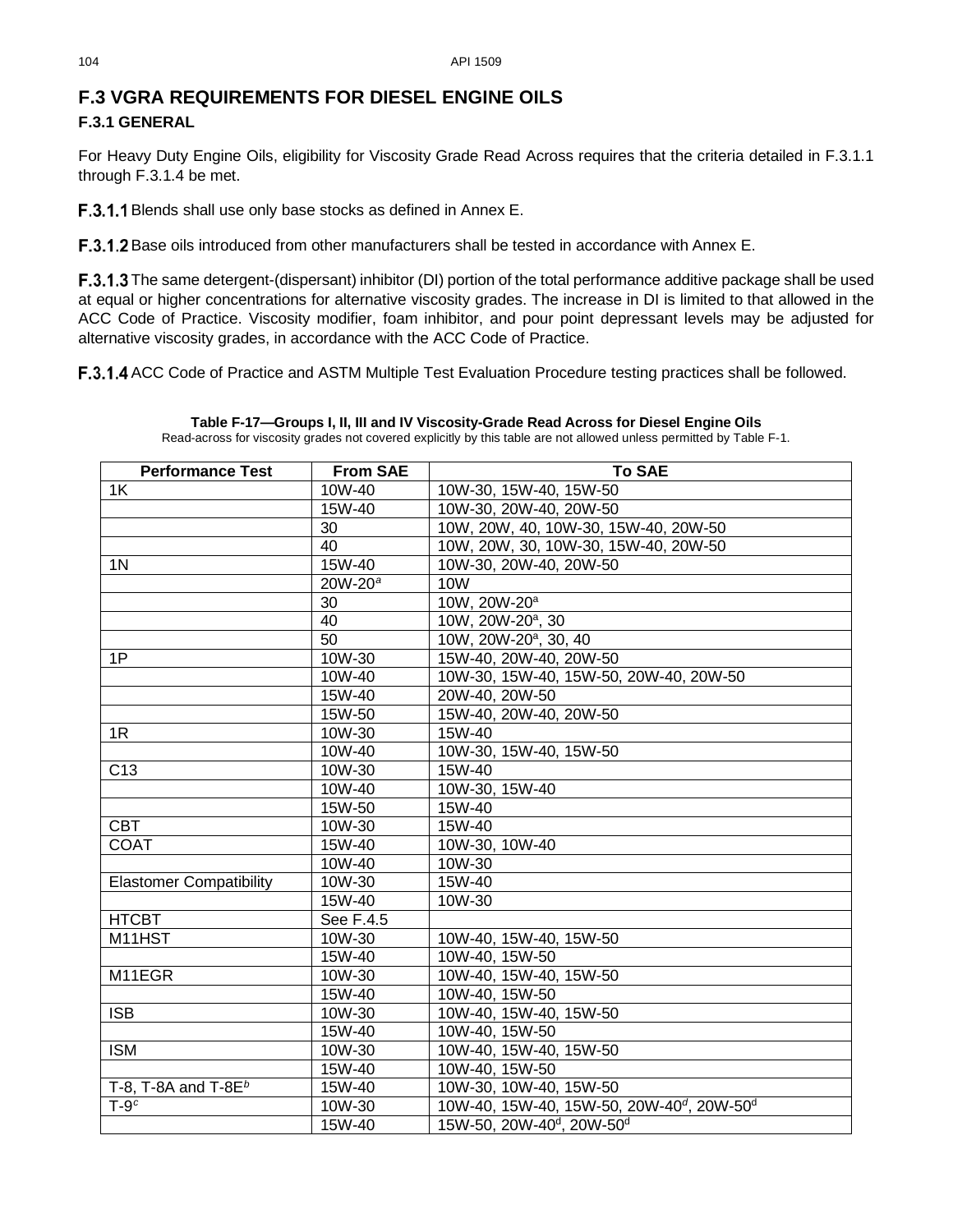| <b>Performance Test</b> | <b>From SAE</b> | <b>To SAE</b>                                                     |
|-------------------------|-----------------|-------------------------------------------------------------------|
| $T-10$                  | 10W-30          | 10W-40, 15W-40, 15W-50, 20W-40 <sup>d</sup> , 20W-50 <sup>d</sup> |
|                         | 15W-40          | 15W-50, 20W-40 <sup>d</sup> , 20W-50 <sup>d</sup>                 |
| <b>T-10A</b>            | 15W-40          | 0W-XX, 5W-XX, 10W-XX                                              |
| $T-11e$                 | 10W-30          | 10W-40                                                            |
|                         | 10W-40          | 10W-30                                                            |
|                         | 15W-40          | 10W-30, 10W-40, 15W-50                                            |
|                         | 15W-50          | 10W-30, 10W-40, 15W-40                                            |
|                         | 20W-40          | 10W-30, 10W-40, 15W-40, 15W-50, 20W-50                            |
|                         | 20W-50          | 10W-30, 10W-40, 15W-40, 15W-50, 20W-40                            |
| $T-11A$                 | 15W-40          | 0W-XX, 5W-XX, 10W-XX                                              |
| $T-12$                  | 10W-30          | 10W-40, 15W-40, 15W-50, 20W-40 <sup>d</sup> , 20W-50 <sup>d</sup> |
|                         | 15W-40          | 15W-50, 20W-40 <sup>d</sup> , 20W-50 <sup>d</sup>                 |
| $T-12A$                 | 15W-40          | 0W-XX, 5W-XX, 10W-XX                                              |
| $T-13$                  | 10W-30          | 10W-40, 15W-40                                                    |
|                         | 10W-40          | 10W-30, 15W-40                                                    |
|                         | 15W-40          | 10W-30, 10W-40                                                    |
| (Continued next page)   |                 |                                                                   |
| <b>EOAT</b>             | 10W             | 10W-30, 15W-40, 15W-50                                            |
|                         | 10W-30          | 10W, 15W-40, 15W-50                                               |
|                         | 15W-40          | 10W, 10W-30, 15W-50                                               |
|                         | 15W-50          | 10W, 10W-30, 15W-40                                               |
|                         | 40              | 10W, 30, 10W-30, 15W-40, 15W-50                                   |
| <b>RFWT</b>             | 10W-30          | 10W-40, 15W-40, 15W-50, 20W-40, 20W-50, 30, 40, 50                |
|                         | 15W-40          | 15W-50, 20W-40, 20W-50, 40, 50                                    |

Notes for [Table F-17:](#page-13-0)

1. This table originally became effective January 1, 1992. Engine manufacturers may not recommend all of the viscosity grades shown in the table for a particular engine type.

2. Tested formulations containing Group V stocks must contain an equal amount of the same Group V base stock (e.g., ester) in the finished oil blend for application of viscosity grade read-across.

*<sup>a</sup>* These read across also apply to SAE 20 and SAE 20W monograde oils.

*<sup>b</sup>* A CF-4 test program with T-8A or T-8E data to validate soot handling performance must use the T-7 viscosity grade read across guidelines.

*<sup>c</sup>* A CF-4 test program with T-9 data to validate engine wear performance must use the T-6 viscosity grade read across guidelines.

*<sup>d</sup>* Provided the saturates level in the new candidate oil is equal to or greater than the original candidate oil and the sulfur level is equal to or less than that of the original candidate oil within the precision of the tests.

*<sup>e</sup>* Base oil saturates in the test and final formulations must comply with the guidelines in Annex E , and in cases where a dispersant viscosity modifier (DVM) is used, the DVM level in the final formulation must be equal to or greater than the level in the test oil.

## <span id="page-14-0"></span>**F.4 VGRA FOR BENCH TEST**

## **F.4.1 HOMOGENEITY AND MISCIBILITY (H&M) (ASTM D6922) AND EOFT (ASTM D6795)**

Homogeneity and Miscibility (H&M) (ASTM D6922) and Engine Oil Filterability [EOFT (ASTM D6795)] tests are required in the core data set (see ACC Code of Practice for definition of core data set), and then read-across is allowed to all other viscosity grades within the same base stock slate.

### **F.4.2 EOWTT (ASTM D6794)**

The Engine Oil Water Tolerance Test [EOWTT (ASTM D6794)] must be run on the formulation with the highest additive (DI/VM) combination. Results are then read-across to all other base oil/viscosity grade formulations using the same or lower concentration of the identical additive (DI/VM) combination. Each different (DI/VM) combination must be tested.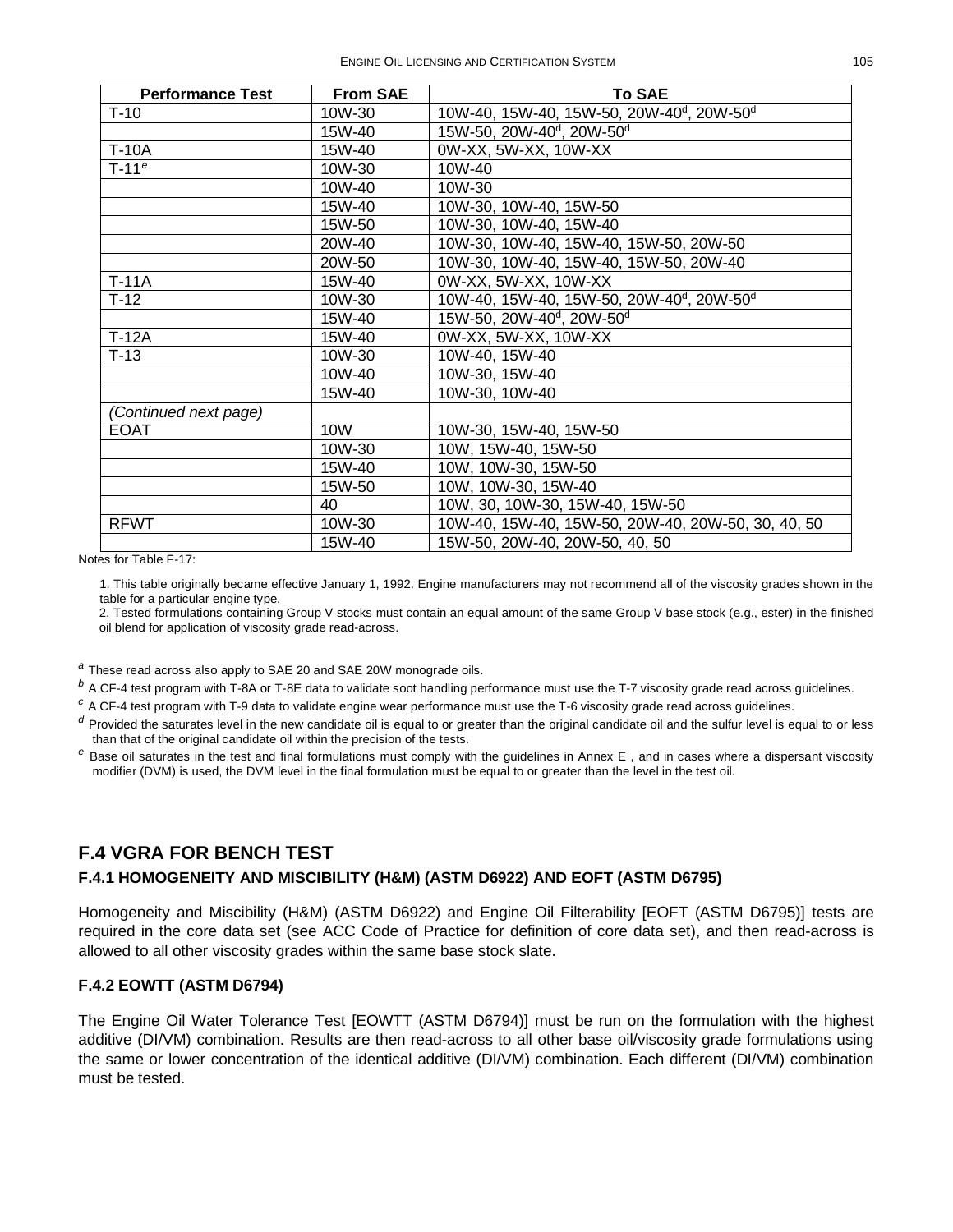## **F.4.3 BALL RUST TEST (ASTM D6557)**

If there is one passing Ball Rust Test (BRT) (ASTM D6557) in the core data set as defined by the ACC Code of Practice, read-across is allowed to all other viscosity grades and base oil slates.

## **F.4.4 EMULSION RETENTION (ASTM D7563)**

For oils formulated with Group II and/or Group III base stocks, the Emulsion Retention ASTM D7563 is required only for the highest additive (DI/VM) concentration. Read across is allowed to all other Group II, Group III and combinations of Group II and Group III base oil/viscosity grade formulations using the same or lower concentration of the identical additive (DI/VM) combination. If the PPD type is changed for the DI/VM combination, testing is required.

## **F.4.5 HIGH TEMPERATURE CORROSION BENCH TEST (ASTM D6594)**

If there is one passing High Temperature Corrosion Bench Test (HTCBT) (ASTM D6594) in the core data set as defined by the ACC Code of Practice, read-across is allowed to all other viscosity grades and base oil slates.

## <span id="page-15-0"></span>**F.4.6 TEOST TEST (METHOD 33) (ASTM D6335)**

|             |                          |           |           | Table F-To—Groups I, II, III and IV Viscosity Read-Across: TEOST Test (Method 33) |           |           |        |                |  |  |
|-------------|--------------------------|-----------|-----------|-----------------------------------------------------------------------------------|-----------|-----------|--------|----------------|--|--|
|             | Can Be "Read-Across" to: |           |           |                                                                                   |           |           |        |                |  |  |
| Test Run on | 5W-20                    | 5W-30     | 10W-30    | 10W-40                                                                            | 15W-40    | 20W-40    | 20W-50 | Mono-<br>Grade |  |  |
| 5W-20       | <b>NA</b>                |           |           |                                                                                   |           |           |        |                |  |  |
| 5W-30       |                          | <b>NA</b> |           |                                                                                   |           |           |        | ↗              |  |  |
| 10W-30      |                          |           | <b>NA</b> |                                                                                   |           |           |        | ́              |  |  |
| 10W-40      |                          |           |           | <b>NA</b>                                                                         |           |           |        |                |  |  |
| 15W-40      |                          |           |           |                                                                                   | <b>NA</b> | X         | Χ      | х              |  |  |
| 20W-40      |                          |           |           |                                                                                   |           | <b>NA</b> | Χ      | ⋏              |  |  |
| 20W-50      |                          |           |           |                                                                                   |           |           | NA     |                |  |  |

## **Table F-18—Groups I, II, III and IV Viscosity Read-Across: TEOST Test (Method 33)**

Notes for [Table F-18:](#page-15-0)

1. X = read-across is permitted for viscosity grades identified based on data and some application of technical principles approved by API BOI/VGRA Task Force and API Lubricants Standards Group.

2. Monogrades are defined as SAE 10W, SAE 20W, SAE 30, SAE 40, and SAE 50.

3. A dash  $(-)$  means that read-across is not permitted; NA = not applicable.

4. Tested formulations containing Group V stocks must contain an equal amount of the same Group V base stock (e.g., ester) in the finished oil blend for application of viscosity grade read-across.

5. If the viscosity grade of interest is not in the table, then the TEOST Test Method 33 must be run.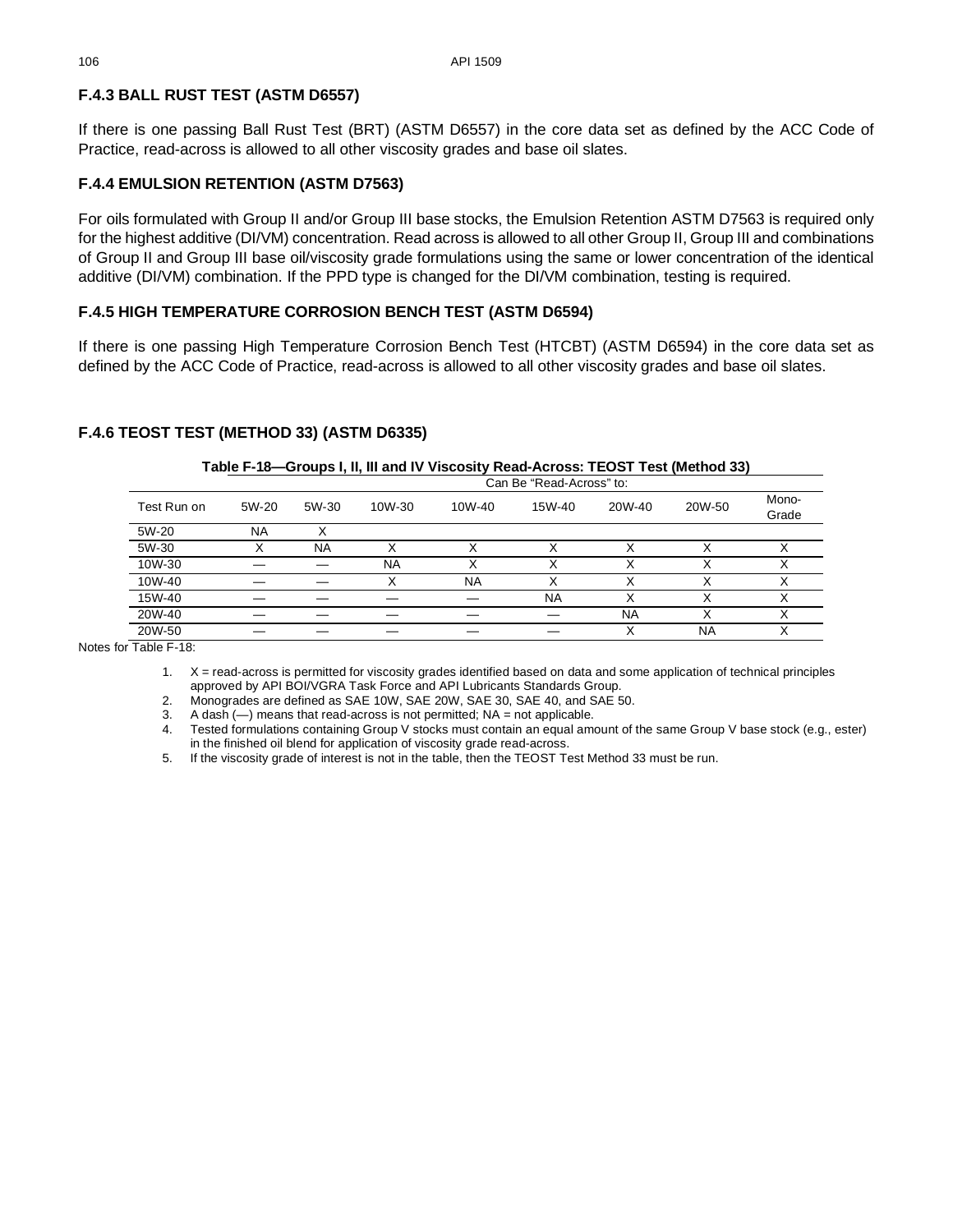## <span id="page-16-0"></span>**F.4.7 TEOST MHT-4 TEST (ASTM D7097)**

|             |       |           |           |           |           |           | Can Be "Read-Across" to: |            |           |           |           |           |           |
|-------------|-------|-----------|-----------|-----------|-----------|-----------|--------------------------|------------|-----------|-----------|-----------|-----------|-----------|
| Test Run on | 5W-20 | 5W-30     | 10W       | 10W-30    | 10W-40    | 15W-40    | 15W-50                   | <b>20W</b> | 20W-40    | 20W-50    | 30        | 40        | 50        |
| 5W-20       | NA    | X         | —         | X         | X         |           |                          |            |           |           |           |           |           |
| 5W-30       | X     | <b>NA</b> | —         | X         | X         |           |                          |            |           |           |           |           |           |
| 10W         | –     | _         | <b>NA</b> |           |           |           |                          |            |           |           |           |           |           |
| 10W-30      | X     | X         |           | <b>NA</b> | X         | X         | X                        |            |           |           |           |           |           |
| 10W-40      | X     | X         |           | X         | <b>NA</b> | X         | X                        |            |           |           |           |           |           |
| 15W-40      |       |           |           | X         | X         | <b>NA</b> | X                        |            |           |           |           |           |           |
| 15W-50      |       |           |           | X         | X         | X         | <b>NA</b>                |            |           |           |           |           |           |
| <b>20W</b>  |       |           | Χ         |           |           |           | –                        | <b>NA</b>  |           |           |           |           |           |
| 20W-40      |       |           |           | X         | X         | X         | X                        | —          | <b>NA</b> | X         |           |           |           |
| 20W-50      |       |           |           | X         | X         | X         | X                        |            | X         | <b>NA</b> |           |           |           |
| 30          |       |           | X         |           |           |           |                          | X          |           |           | <b>NA</b> |           |           |
| 40          |       |           | X         |           |           |           |                          | X          |           |           | X         | <b>NA</b> |           |
| 50          |       |           | X         |           |           |           |                          | X          |           |           | X         | X         | <b>NA</b> |

#### Notes for [Table F-19:](#page-16-0)

1. X = read-across is permitted for the viscosity grades identified based on data and some applications of the technical principles approved by API BOI/VGRA Task Force and API Lubricants Standards Group.

2. A dash  $(-)$  means that read-across is not permitted;  $NA = not$  applicable.

3. Tested formulations containing Group V stocks must contain an equal amount of the same Group V base stock (e.g., ester) in the finished oil blend for application of viscosity grade read-across.

4. If the viscosity grade of interest is not in the table, then the TEOST MHT-4 must be run.

5. The principles behind this table are that higher base oil viscosity tends to give poorer performance and that VM level is not necessarily detrimental.

## **F.4.8 PCMO ELASTOMER COMPATIBILITY TEST (ASTM D7216 ANNEX 2A)**

#### **Table F-20—Groups II and III Viscosity Read-Across: PCMO Elastomer Compatibility Test***[4](#page-16-1)* **(ASTM D 7216 Annex 2A)**

|             |           |       |       | Can Be "Read-Across" to: |        |        |
|-------------|-----------|-------|-------|--------------------------|--------|--------|
| Test Run on | $0W-20$   | 0W-30 | 5W-20 | 5W-30                    | 10W-30 | 10W-40 |
| 0W-20       | <b>NA</b> |       |       |                          |        |        |
| 0W-30       |           | NΑ    |       |                          |        |        |
| 5W-20       |           |       | ΝA    |                          |        |        |
| 5W-30       |           |       |       | <b>NA</b>                |        |        |
| 10W-30      |           |       |       |                          | NA     |        |
| 10W-40      |           |       |       |                          |        | NA     |

For viscosity grades not listed in the table above, bracketing two passing formulations for a given technology may be used to waive additional testing. VGRA is allowed if the candidate's base oil viscosity at100°C falls within the range of the base oil viscosity at 100°C of the 2 passing formulations.

<span id="page-16-1"></span>*<sup>4</sup>* Modified per ballot 5106